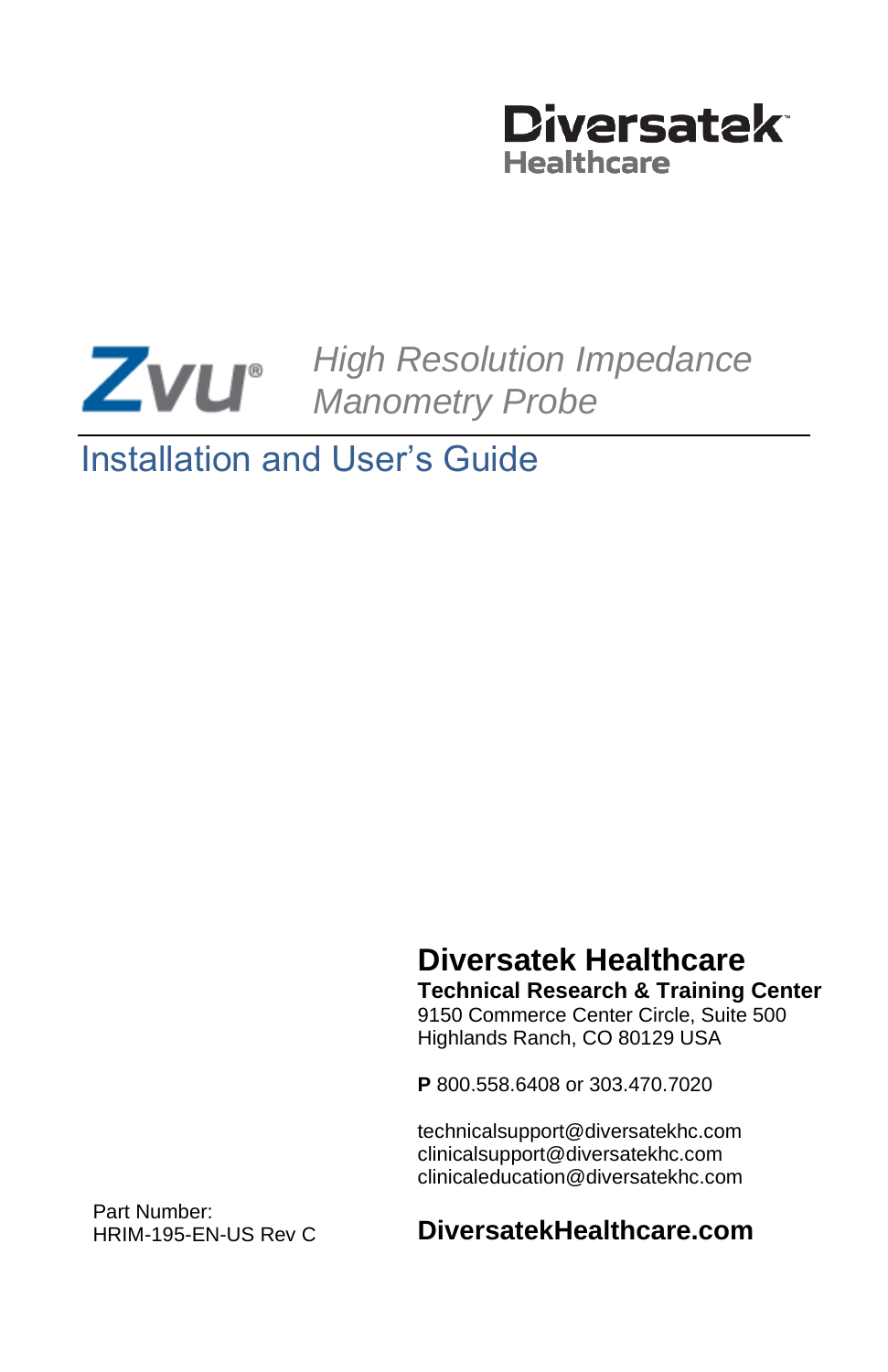**Healthcare** 

# **Notes, Notices, and Cautions in User's Guide**

NOTE: A NOTE indicates important information that helps you make better use of your system.



NOTICE: A NOTICE indicates either potential damage to hardware or loss of data and tells you how to avoid the problem.

CAUTION: A CAUTION indicates a potential for property damage, personal injury, or death.

# **Symbols Marked on Devices**



Attention - Consult Accompanying Documents:

Sign

The operator must read, understand, and follow all instructions in the accompanying documents including all warnings, cautions, and precautions before using the medical device.



General Warning General warning sign to alert the user to potential hazards. Not Sterile: The product associated with this symbol is not sterilized after manufacturing.



**SN** 

REF

| Manufacturer:             | Name and location of legal<br>manufacturer.                                        |
|---------------------------|------------------------------------------------------------------------------------|
| Serial Number:            | Production identifier / serial number as<br>noted.                                 |
| Reference Number:         | Device identifier / part number as noted.                                          |
| Direct Current<br>Voltage | The type of input voltage required by the<br>device and the voltage levels needed. |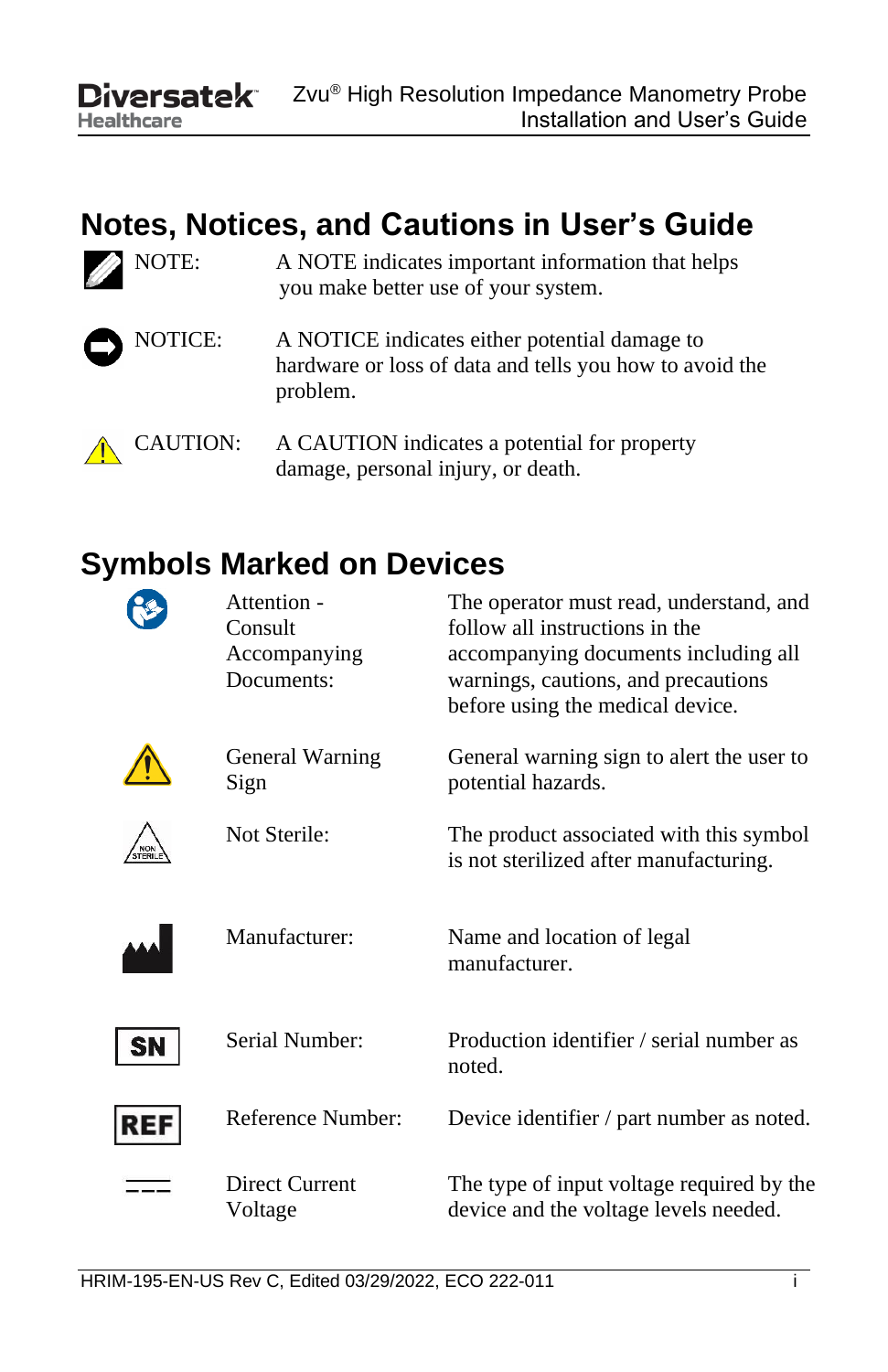| Diversatek<br>Healthcare |                          | Zvu® High Resolution Impedance Manometry Probe<br>Installation and User's Guide                     |
|--------------------------|--------------------------|-----------------------------------------------------------------------------------------------------|
|                          | Do Not Discard           | The device contains electronics and must<br>be disposed of in accordance with local<br>regulations. |
|                          | MR Unsafe                | This device is unsafe to use in a<br>magnetic resonance (MR) environment.                           |
| <b>Rx Only</b>           | Prescription Use<br>Only | Caution: Federal law restricts this device<br>to use by or on the order of a physician.             |
|                          | <b>Medical Device</b>    | Indication the device is a medical<br>device.                                                       |

# **Classifications**

| Type BF Equipment:  | This symbol indicates that the patient applied<br>part is Type BF, (floating from electrical<br>ground) which offers a specific level of<br>safety. |
|---------------------|-----------------------------------------------------------------------------------------------------------------------------------------------------|
| Class II Equipment: | Requires protective grounding.                                                                                                                      |
| Ingress Protection: | IPX5/IPX7 Liquid ingress protection<br>effective against water projected by a nozzle<br>and immersion up to 1 m depth.                              |

# **Classifications**

| HRiM:                                              | High Resolution Impedance Manometry. |
|----------------------------------------------------|--------------------------------------|
| inSIGHT Ultima <sup>®</sup><br>$PriZm^{\circledR}$ | Data acquisition system.             |
| Probe                                              | Patient applied sensor device.       |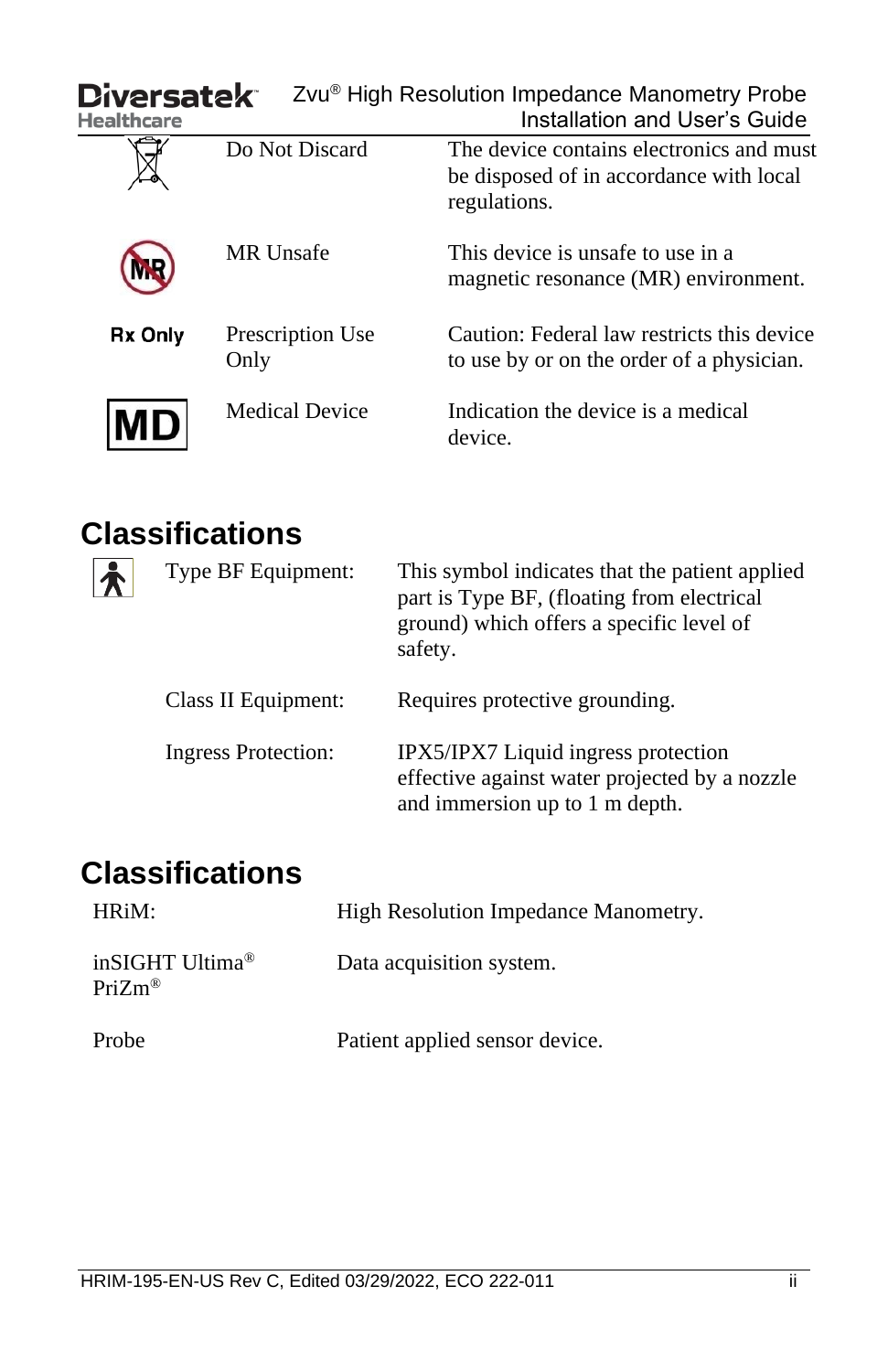#### **© Copyright 2022 by Diversatek Healthcare**

All rights reserved. Reproduction in any manner whatsoever without the written permission of Diversatek Healthcare is strictly forbidden.

DISCLAIMER: The information in this manual is subject to change without notice. Diversatek Healthcare makes no representations or warranties with respect to the contents hereof, and specifically disclaims any implied warranties of merchantability or fitness for a particular purpose. Diversatek Healthcare reserves the right to revise this publication and to make changes from time to time in the content hereof without obligation of Diversatek Healthcare to notify any person of such revisions or changes.

Trademarks used in this text: *inSIGHT Ultima, PriZm* and *Zvu* are registered trademarks of Diversatek Healthcare.

Other trademarks and trade names may be used in this document to refer to either the entities claiming the marks and names or their products. Diversatek Healthcare disclaims any proprietary interest in trademarks and trade names other than its own.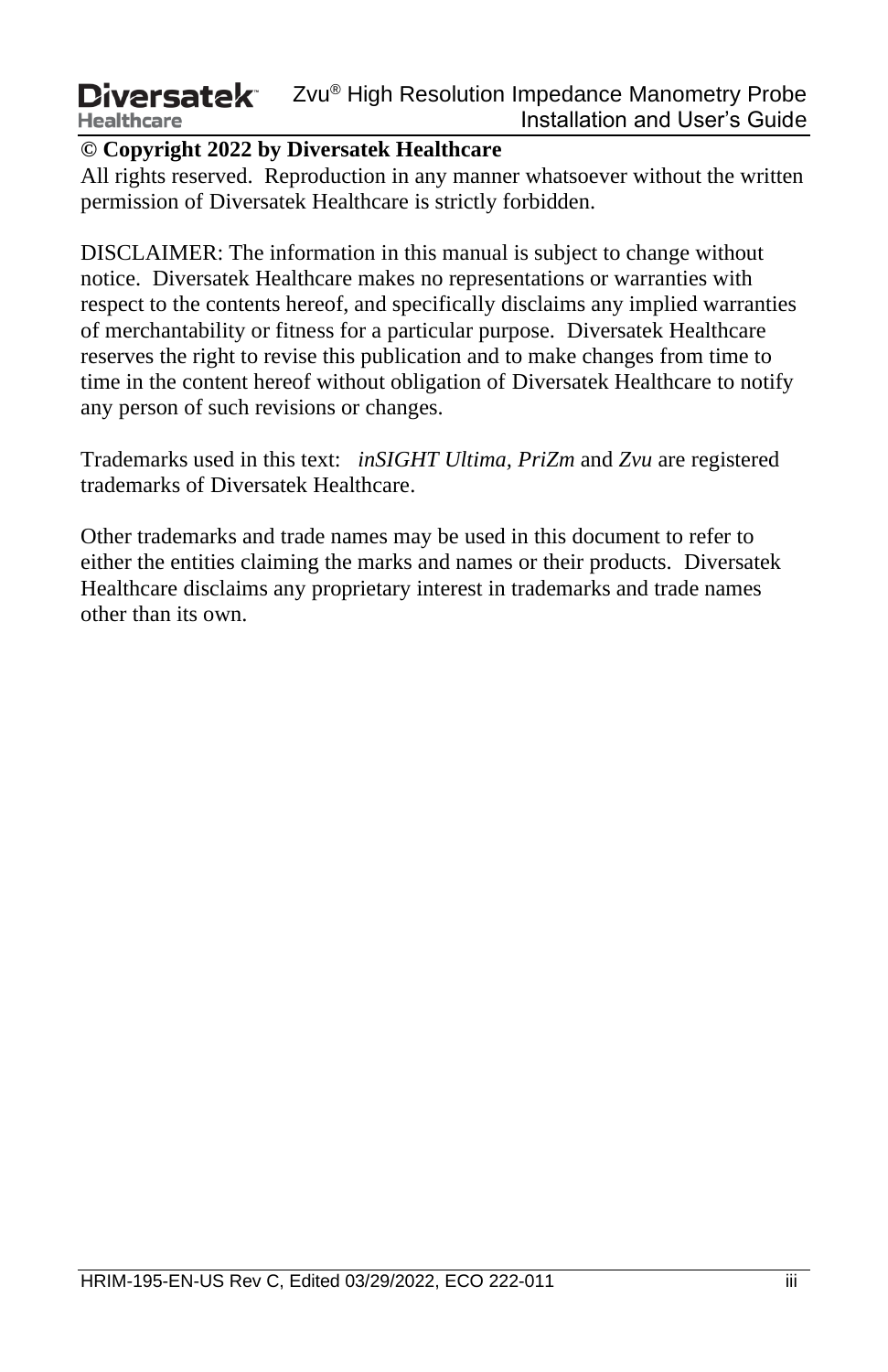### **Contents**

| 1              |                                                                         |                                                                                                                          |  |
|----------------|-------------------------------------------------------------------------|--------------------------------------------------------------------------------------------------------------------------|--|
|                | 1.1<br>1.2.<br>1.3<br>1.3.1<br>1.3.2<br>1.3.3<br>1.3.4                  |                                                                                                                          |  |
| $\overline{2}$ |                                                                         |                                                                                                                          |  |
|                | 2.1<br>2.2<br>2.3<br>2.3.1<br>2.3.2<br>2.4                              | Zvu® HRiM Probe System Configuration and User Guides  6<br>Connecting the HRiM Probe to the Ultima Central Unit or PriZm |  |
| 3              |                                                                         |                                                                                                                          |  |
|                | 3.1<br>3.2<br>3.3<br>3.4<br>3.5<br>3.6                                  |                                                                                                                          |  |
| 4              |                                                                         |                                                                                                                          |  |
|                | 4.1<br>4.2<br>4.3                                                       |                                                                                                                          |  |
| 5              |                                                                         |                                                                                                                          |  |
|                | 5.1<br>5.2<br>5.3<br>5.3.1<br>5.3.2<br>5.3.3<br>5.3.4<br>5.3.5<br>5.3.6 |                                                                                                                          |  |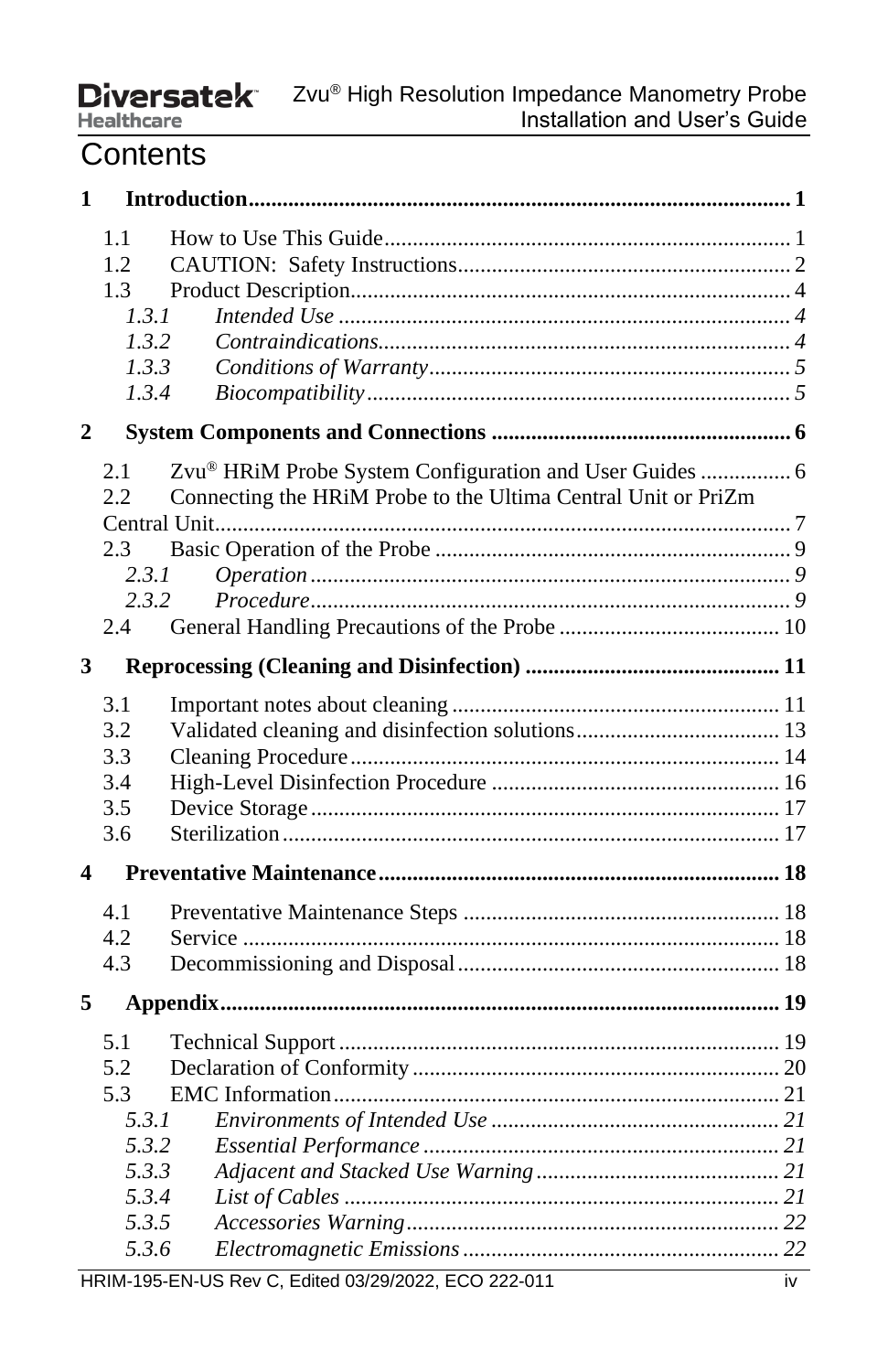| <b>Diversatek</b> | Zvu® High Resolution Impedance Manometry Probe |
|-------------------|------------------------------------------------|
| <b>Healthcare</b> | Installation and User's Guide                  |
|                   |                                                |

| 5.3.7 |  |
|-------|--|
| 5.3.8 |  |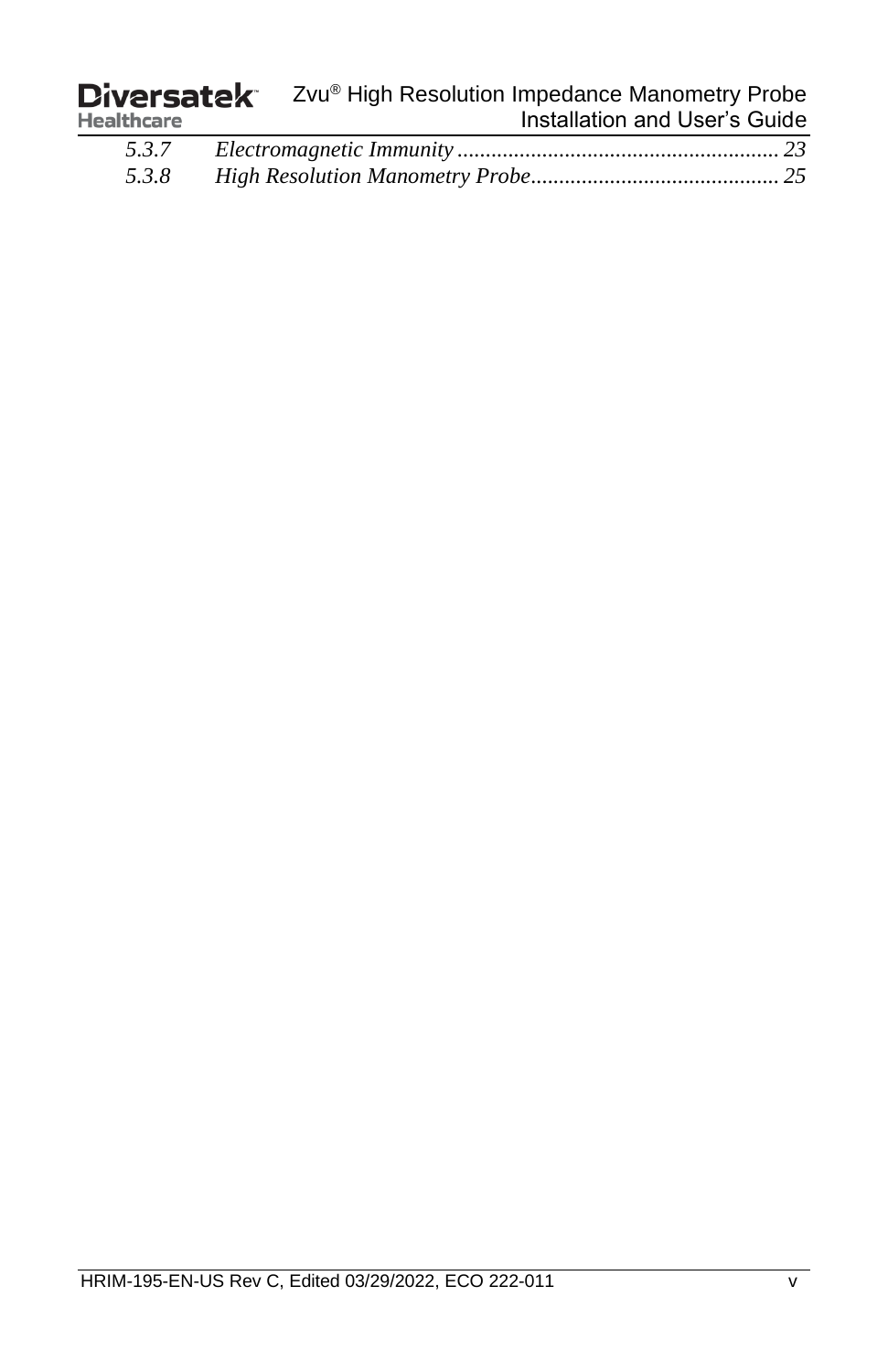# <span id="page-6-0"></span>**1 Introduction**

# <span id="page-6-1"></span>**1.1 How to Use This Guide**

This guide is designed to help you install a Diversatek Healthcare Zvu® High Resolution Impedance Manometry (HRiM) Probe quickly and easily. It is intended for healthcare professionals trained in performing clinical procedures. Diversatek Healthcare offers regularly scheduled product training courses for your convenience. See contact information on the cover page or in Section 5.1: Technical Support.

For detailed instructions on using the HRiM Probe refer to the application software and the supporting reference guides.

This User's Guide assumes the user has basic computer skills common to Microsoft software applications.

This guide uses visual clues and typographical conventions to attract attention to and clarify instructions.

Keyboard keystrokes are written in **bold face.**

Labels in the software such as a menu, toolbar, button, shortcut names, etc. are written in *italics*.

The guide is divided into different sections featuring specialized tasks for quick, easy reference.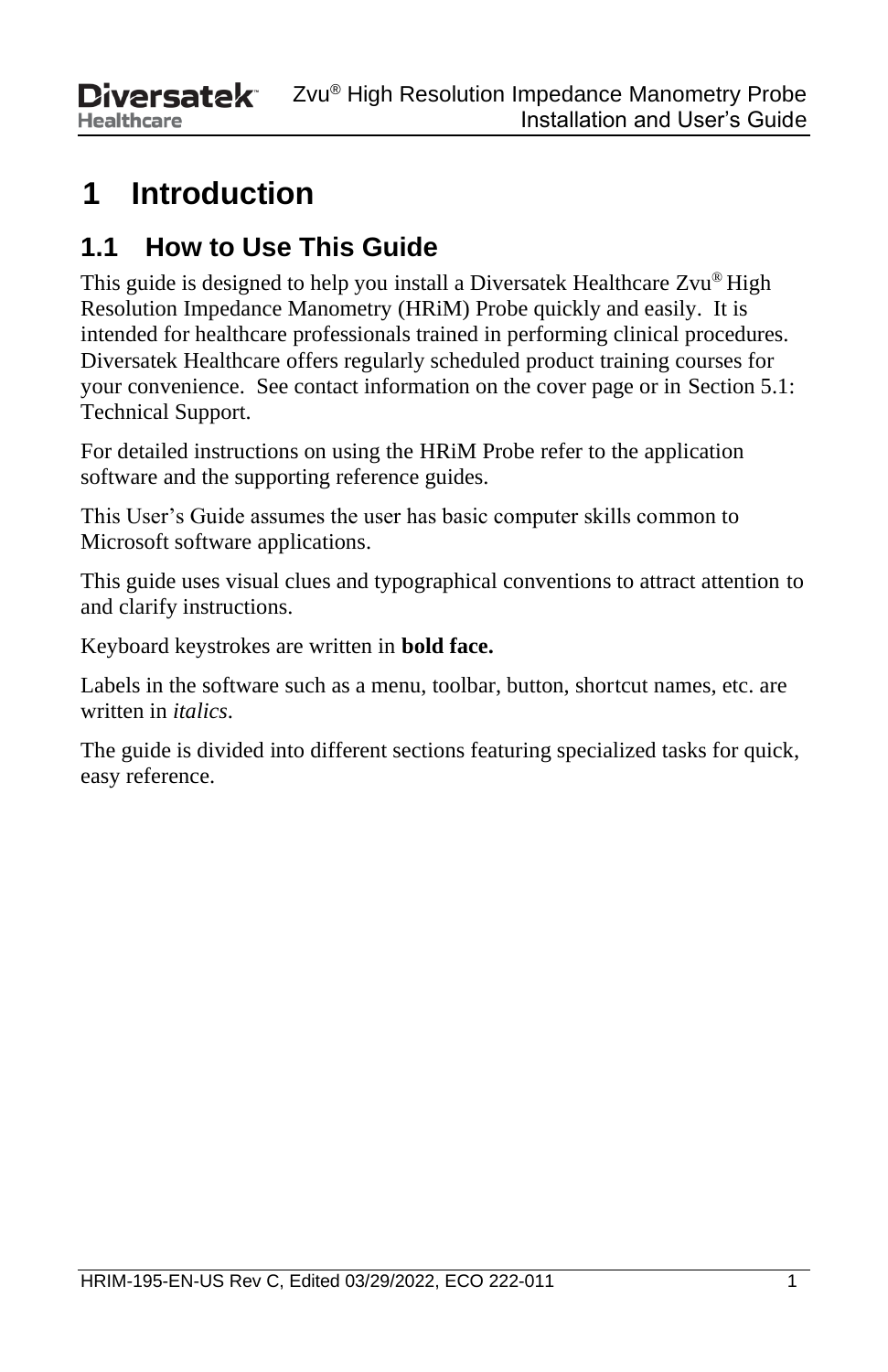# <span id="page-7-0"></span>**1.2 CAUTION: Safety Instructions**

The Zvu® HRiM Probe is a sensitive electronic instrument. Please use the following safety guidelines to help ensure your own personal safety and to help protect your Probe and working environment from potential damage.

|  | CAUTION: The user must be qualified in gastrointestinal diagnostic<br>procedures, trained in the use of the system, and must be<br>familiar with all labeling and instructions for use<br>associated with the equipment. Many device injuries are<br>due to user error and failure to follow the instructions for<br>use. The user of the device is advised to thoroughly<br>understand the use of the equipment, and familiarize<br>themselves with its operation prior to using the<br>equipment. |
|--|-----------------------------------------------------------------------------------------------------------------------------------------------------------------------------------------------------------------------------------------------------------------------------------------------------------------------------------------------------------------------------------------------------------------------------------------------------------------------------------------------------|
|  | CAUTION: The Zvu® HRiM Probe and inSIGHT Ultima® System<br>and PriZm® System are intended for use by<br>gastroenterologists, surgeons, other trained physicians,<br>and medically trained personnel as an aid in<br>documenting and diagnosing digestive disorders. This<br>system includes analysis software but requires<br>interpretation by a physician to make a diagnosis.                                                                                                                    |
|  | CAUTION: Do not attempt to open or service the Zvu HRiM Probe<br>or inSIGHT Ultima System or PriZm System. There are<br>no user serviceable parts inside.                                                                                                                                                                                                                                                                                                                                           |
|  | CAUTION: Warning: No modification of this equipment is allowed.                                                                                                                                                                                                                                                                                                                                                                                                                                     |
|  | CAUTION: Follow instructions provided with the inSIGHT Ultima<br>System, PriZm System and Signal Conditioning devices.                                                                                                                                                                                                                                                                                                                                                                              |
|  | CAUTION: The Probe is reusable and must be cleaned and<br>disinfected according to this user guide and your<br>institution's guidelines after each use.                                                                                                                                                                                                                                                                                                                                             |
|  | CAUTION: Dispose of the Probe and the inSIGHT Ultima System<br>and PriZm System in accordance with local ordinances<br>and regulations. Refer to section 4.3 Decommissioning<br>and Disposal for additional information.                                                                                                                                                                                                                                                                            |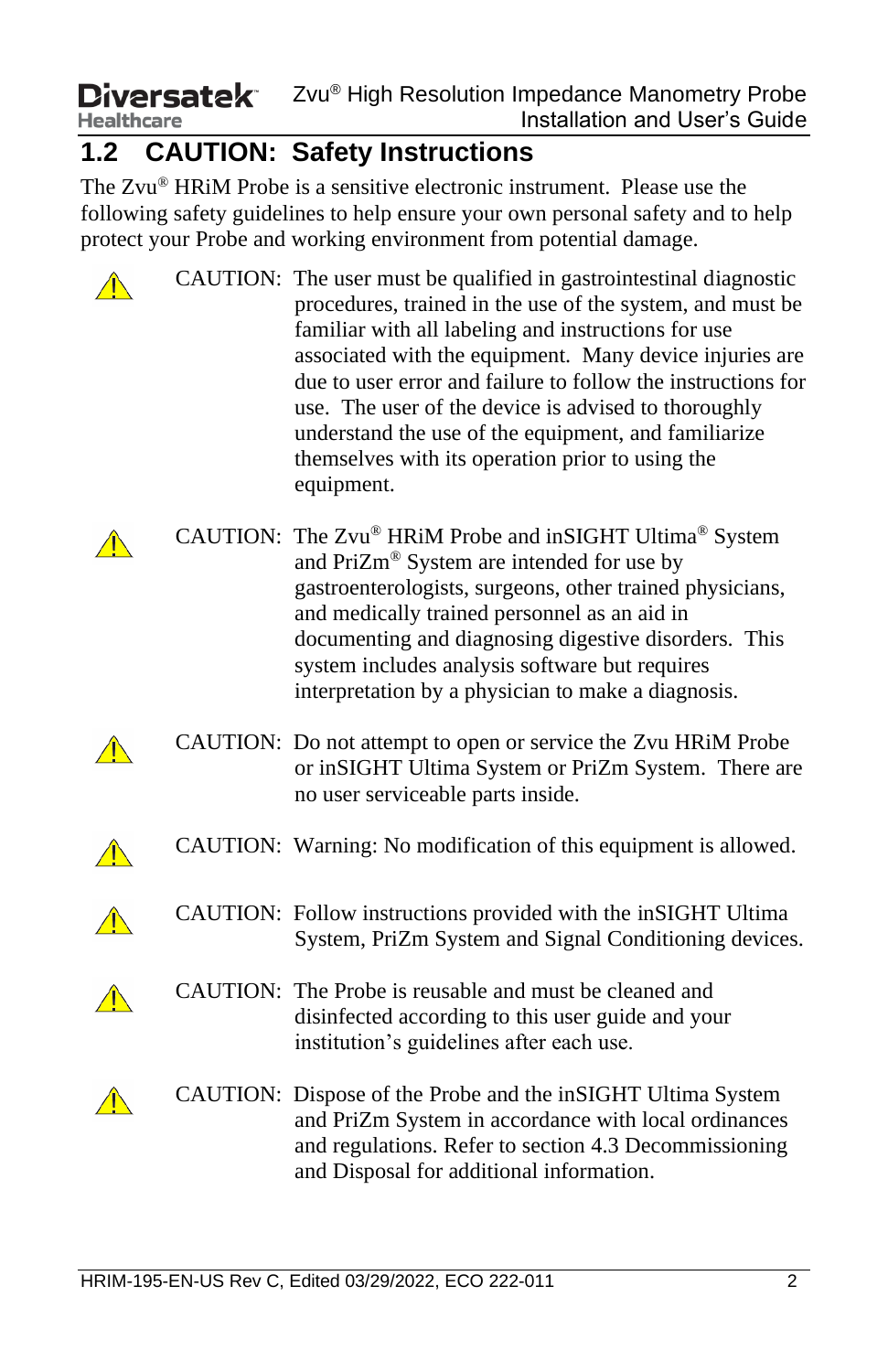| iversatek <sup>.</sup> |  | Zvu® High Resolution Impedance Manometry Probe<br>Installation and User's Guide                                                                                                                                                                                                            |
|------------------------|--|--------------------------------------------------------------------------------------------------------------------------------------------------------------------------------------------------------------------------------------------------------------------------------------------|
|                        |  | CAUTION: Electromagnetic interference is possible between Probes<br>and implanted devices such as pacemakers and internal<br>defibrillators. Monitoring of all implanted devices is<br>advised.                                                                                            |
|                        |  | CAUTION: Inspect the HRiM Probe and cable for damage such as<br>bent or broken connector pins. Also, verify the integrity<br>of the Probe between the tubing and each sensor. Do not<br>connect the Probe to the equipment if there is visible<br>damage.                                  |
|                        |  | CAUTION: When using the esophageal HRiM Probe, in order to<br>minimize the risk of nosebleed, use adequate lubrication<br>with a water soluble lubricant for Probe intubation.                                                                                                             |
|                        |  | CAUTION: Use the HRiM Probe only with the approved Diversatek<br>Healthcare inSIGHT Ultima System, PriZm System and<br>application software, otherwise, patient injury or damage<br>to the system or the Probe may occur.                                                                  |
|                        |  | CAUTION: Do not use the Zvu HRiM Probe with other non-<br>Diversatek Healthcare equipment, otherwise, patient<br>injury or damage to the Probe may occur.                                                                                                                                  |
|                        |  | CAUTION: Do not use the HRiM Probe or inSIGHT Ultima System<br>or PriZm System in association with an MRI machine.<br>The Probe contains sensitive electronics not designed to<br>operate in the extensive magnetic fields of an MRI<br>machine. Patient injury or Probe damage may occur. |
|                        |  | CAUTION: Do not use the HRiM Probe or inSIGHT Ultima System<br>or PriZm System devices in emergency situations or for<br>patient treatment or monitoring. The system is designed<br>for diagnostic use only in non-emergency situations.                                                   |
|                        |  | CAUTION: Do not use the HRiM Probe or inSIGHT Ultima System<br>or PriZm System in an oxygen rich environment.                                                                                                                                                                              |
|                        |  | CAUTION: Any serious incidents that occur in relation to the HRiM<br>Probe or inSIGHT Ultima System or PriZm System<br>should be reported to Diversatek and the Competent<br>Authority.                                                                                                    |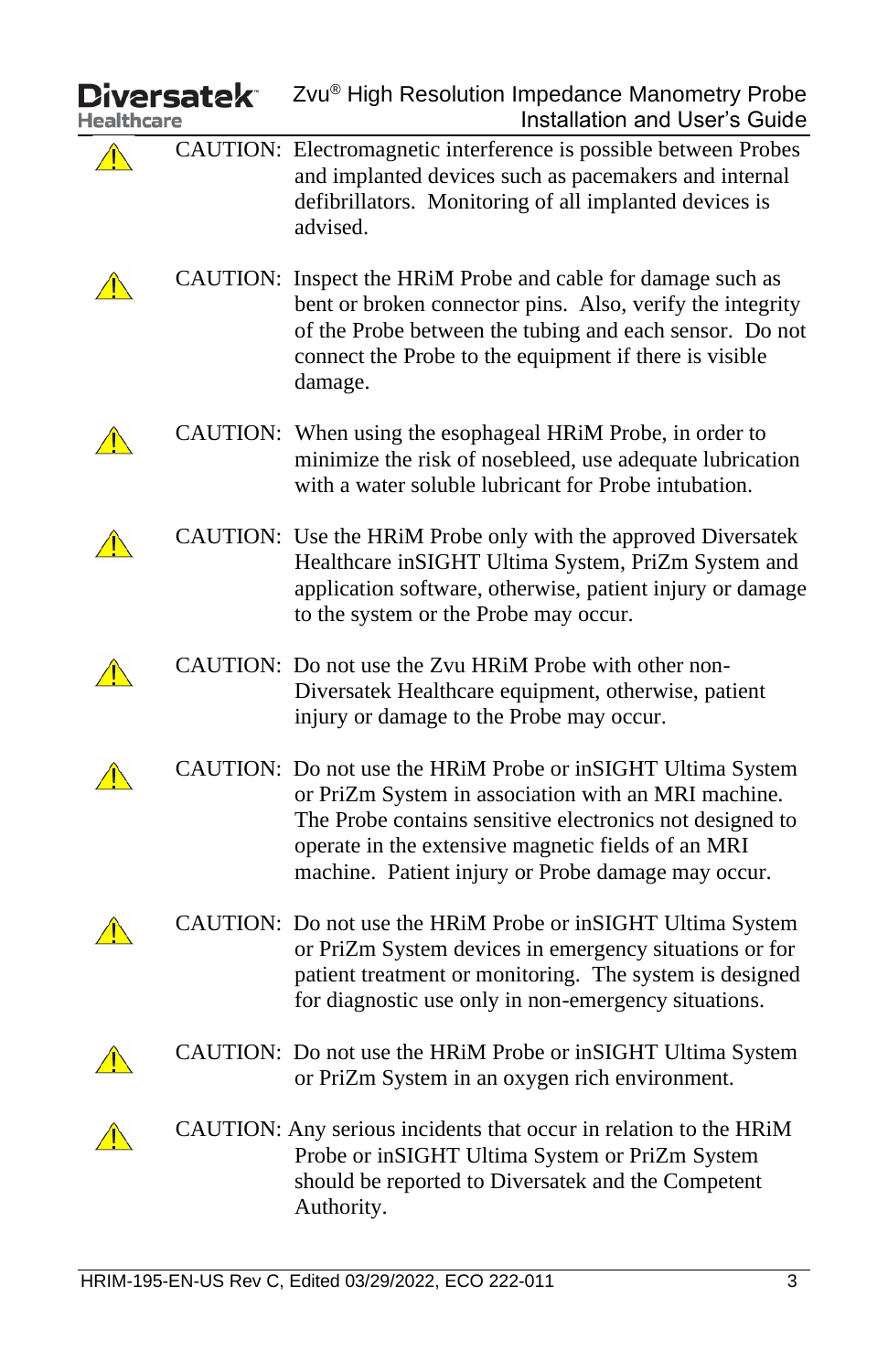- NOTICE: Do not store the HRiM Probe or inSIGHT Ultima System or PriZm System in extreme temperatures. The Probes are best stored between 50° and 104°F (10° to 40°C).
	- NOTICE: Do not drop the HRiM Probe. The pressure sensors along the Probe body are very sensitive. Always take care to handle the Probe gently.

## <span id="page-9-0"></span>**1.3 Product Description**

#### <span id="page-9-1"></span>**1.3.1 Intended Use**

The Zvu® Esophageal High Resolution Impedance Manometry (HRiM) Probe is intended for use by gastroenterologists, surgeons, and medically trained personnel for gastrointestinal tract studies to obtain a high resolution mapping of peristaltic activity or pressure within the organs, and to allow storage of the corresponding data.

The device is used in conjunction with a manometry system from Diversatek Healthcare. Studies performed with this system require skilled interpretation by a physician to aid in making a diagnosis of esophageal motility disorders.

This device is indicated for use on adult populations only.

#### <span id="page-9-2"></span>**1.3.2 Contraindications**

Esophageal manometry is contraindicated in the following situations:

- Suspicion or known pharyngeal or esophageal obstruction (e.g., tumors)
- Patients with severe clotting disorders
- Patients with known esophageal problems such as deep ulcers, varices, and Zenker's diverticula
- Deviated septum
- Other abnormal anatomical conditions making intubation difficult

GI Tract procedures are contraindicated in the following situations:

- Patients with severe clotting disorders
- **Peritonitis**
- Other abnormal anatomical conditions making intubation difficult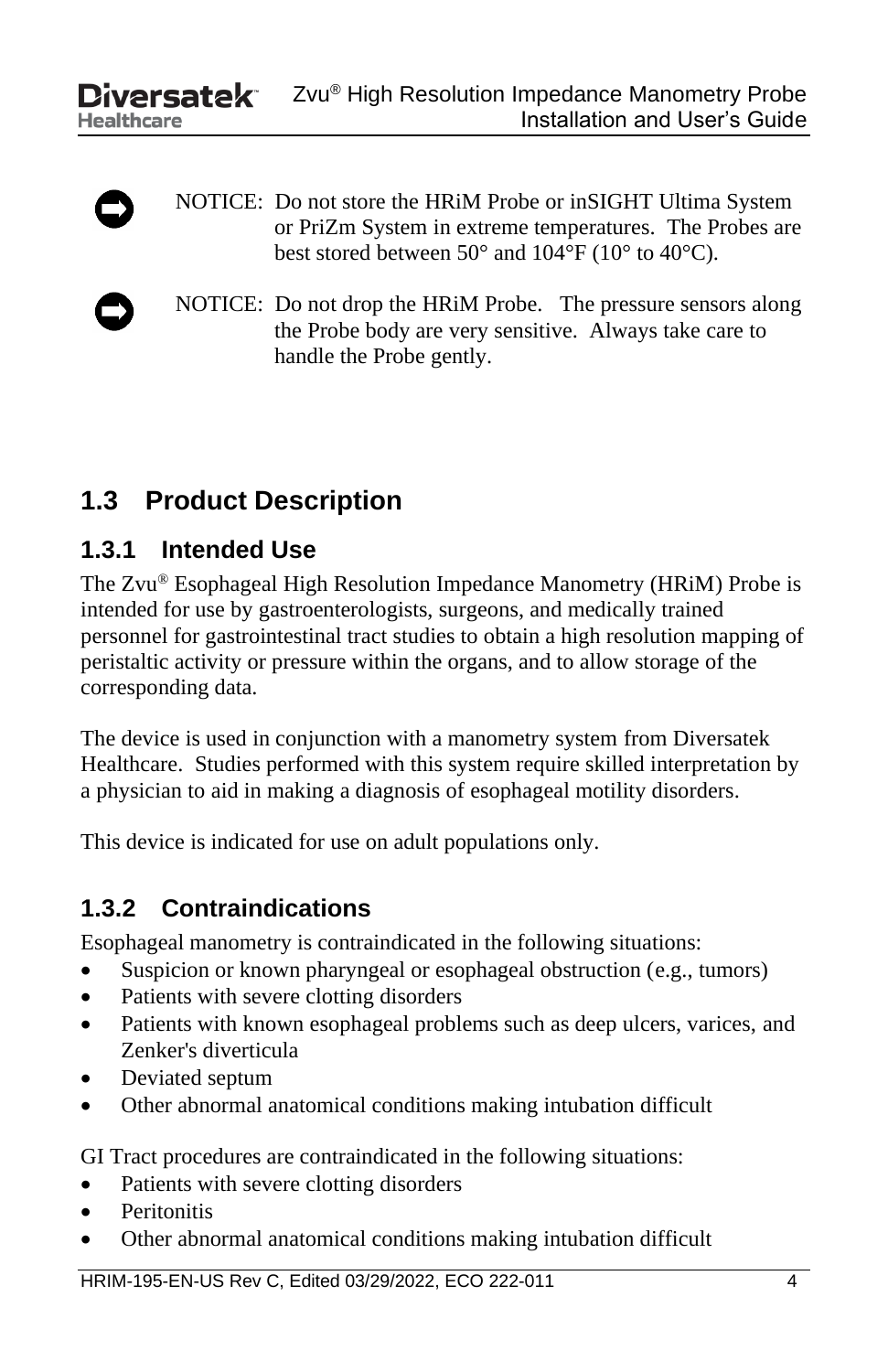**Ziversatek** Zvu® High Resolution Impedance Manometry Probe Installation and User's Guide **Healthcare** 

### <span id="page-10-0"></span>**1.3.3 Conditions of Warranty**

The Zvu® Esophageal High Resolution Impedance Manometry Probe should only be used by or under the supervision of physicians thoroughly trained in esophageal manometry procedures and studies.

The warranty on the Probe covers damage on materials and deviations from the specifications, provided the damage is not attributable to improper handling or poor/incorrect cleaning. In particular, the warranty excludes any damage that may result from mechanical influence on the sensor(s), Probe or the connector due to negligence on the part of the user.

The manufacturer does not assume any liability or warranty for damages due to improper repair or changes to the Zvu® Esophageal High Resolution Manometry Probe performed by unauthorized persons.

### <span id="page-10-1"></span>**1.3.4 Biocompatibility**

The Probe utilizes components made of common materials with no known biocompatibility issues. However, the following cautions should be observed:

CAUTION: The HRiM Probe has applied parts made with 304 stainless steel. This type of stainless steel, although medical grade, contains 8-11% nickel which may pose risks for people with certain allergies to nickel.



NOTE: Not made with natural rubber latex.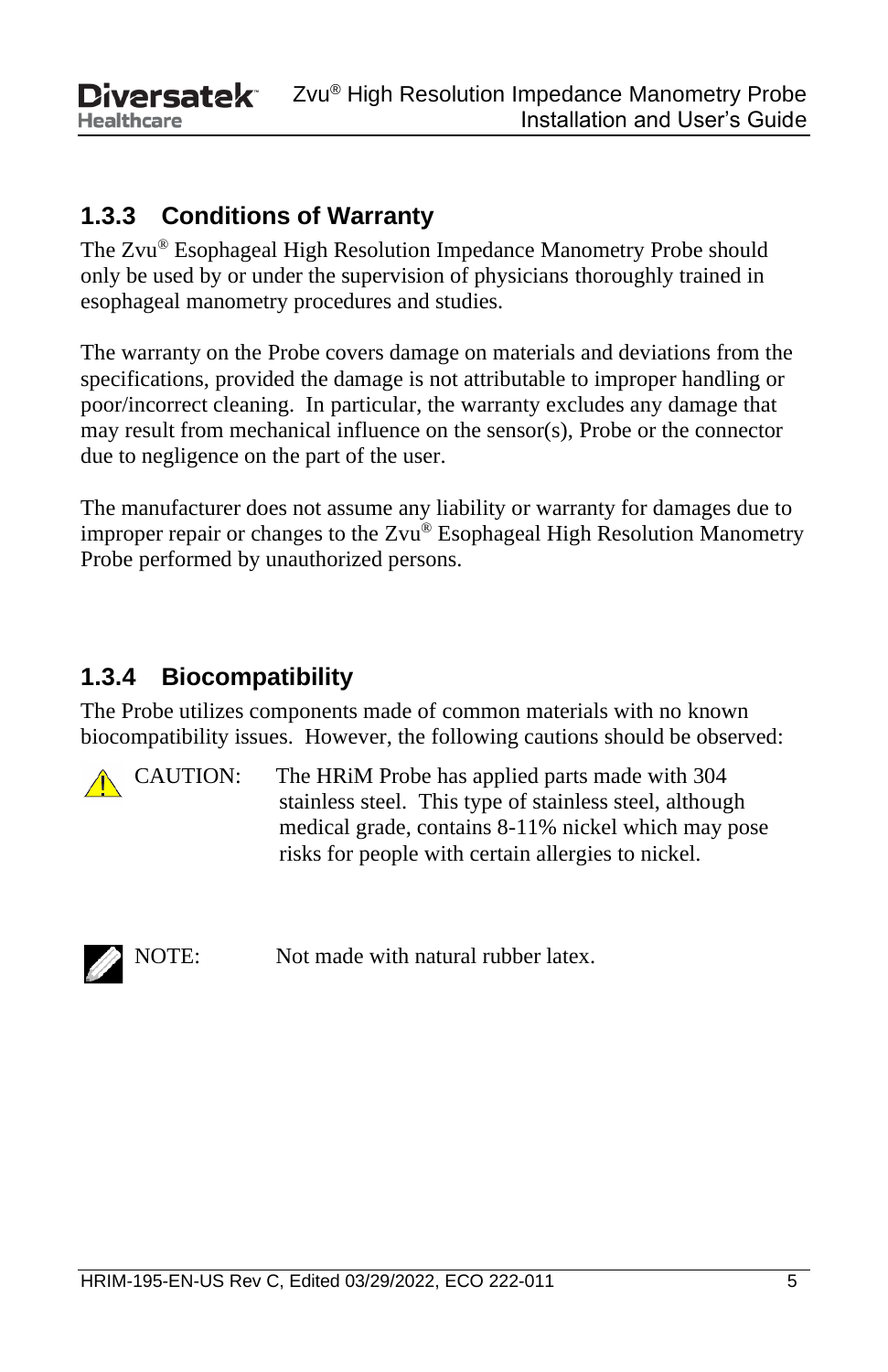# <span id="page-11-0"></span>**2 System Components and Connections**

### <span id="page-11-1"></span>**2.1 Zvu® HRiM Probe System Configuration and User Guides**

The Zvu® Esophageal High Resolution Impedance Manometry (HRiM) Probe, when used in conjunction with the inSIGHT Ultima or PriZm Systems and Zvu Software provides pressure and impedance data useful as an aid in making a diagnosis of esophageal motility disorders. Refer to the user guides listed below for the inSIGHT Ultima System, PriZm System and Zvu Software for more detail.

Components:

- Zvu<sup>®</sup> HRiM Probe
- inSIGHT Ultima<sup>®</sup> System or PriZm<sup>®</sup> System
- Zvu Software

| Manual Part Number    | Title                                               |
|-----------------------|-----------------------------------------------------|
| H12R-0195             | inSIGHT Ultima System with Zvu Installation and     |
|                       | User's Guide                                        |
| <b>HRIM-195</b>       | High Resolution Manometry Probe Installation and    |
|                       | User's Guide                                        |
| H <sub>20</sub> -0195 | PriZm System Installation and User's Guide          |
| Zvu                   | See the electronic help information accessible from |
|                       | the Help icon within the software.                  |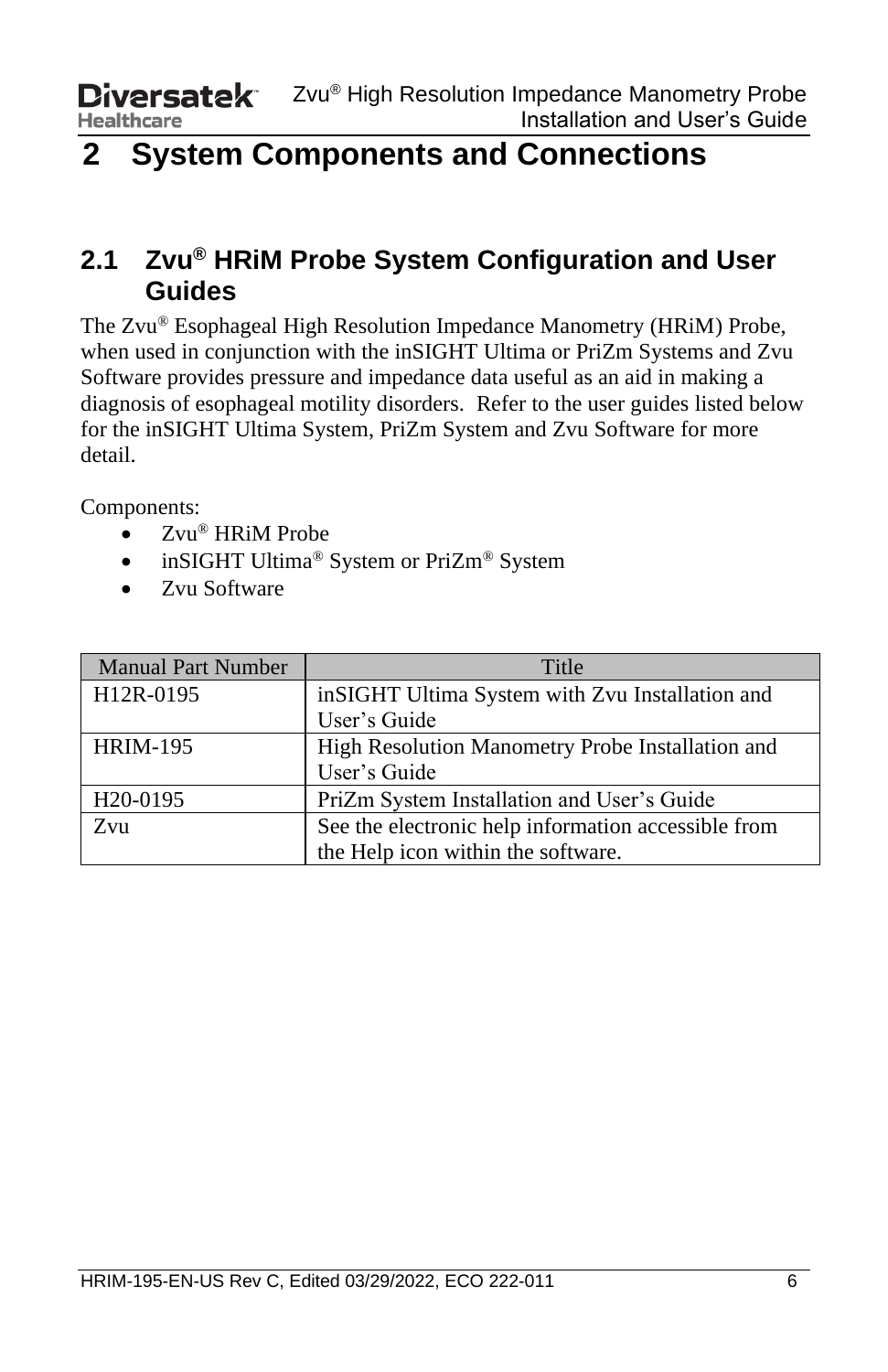### <span id="page-12-0"></span>**2.2 Connecting the HRiM Probe to the Ultima Central Unit or PriZm Central Unit**

The Zvu HRiM Probe is connected to the inSIGHT Ultima Central Unit or PriZm Central Unit through an accessory cable that is unique to the Diversatek Healthcare Probe. Cables used for connecting other probes to the inSIGHT Ultima Central Unit and PriZm Central Unit are not compatible with the Diversatek Healthcare Probe



Note: The two ends of the accessory cable utilize different connectors. They are color coded to match the mating connector. In addition, the connectors are keyed differently to only fit in the proper mating connector. Do not try to force the connector if it does not fit properly or the colors do not match.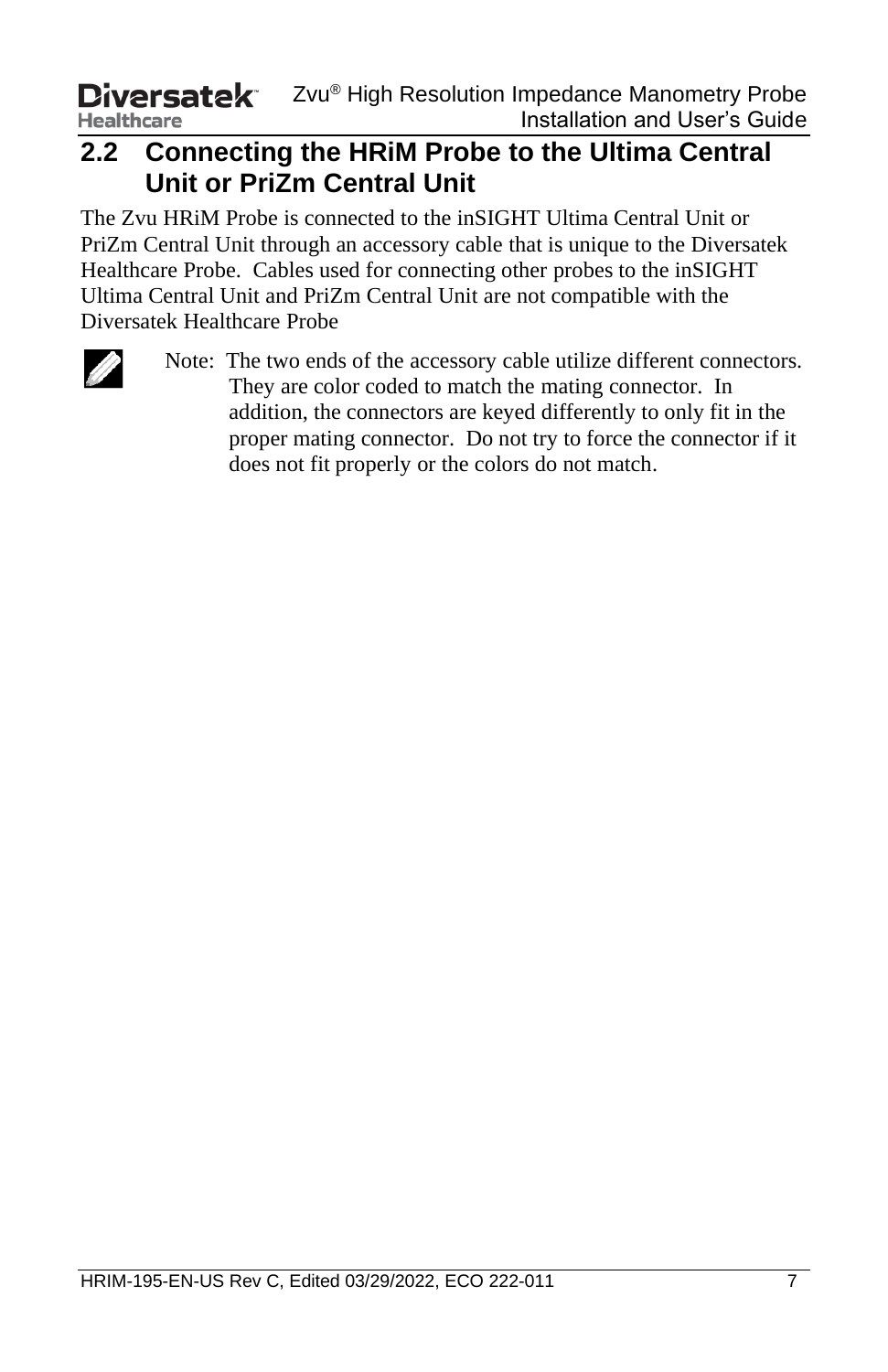#### **inSIGHT Ultima Central Unit or PriZm Central Unit**

Connect the gray connector of the accessory cable into the matching gray colored Port 1 connector on the inSIGHT Ultima Central Unit or PriZm Central Unit (see images below, Ultima and PriZm Central Units are very similar).



#### **High Resolution Probe**

Connect the black connector of the accessory cable into the matching black connector on the Probe (see the image at right). Align the white arrow of the cable connector with the triangle on the housing above the Diversatek Healthcare label.

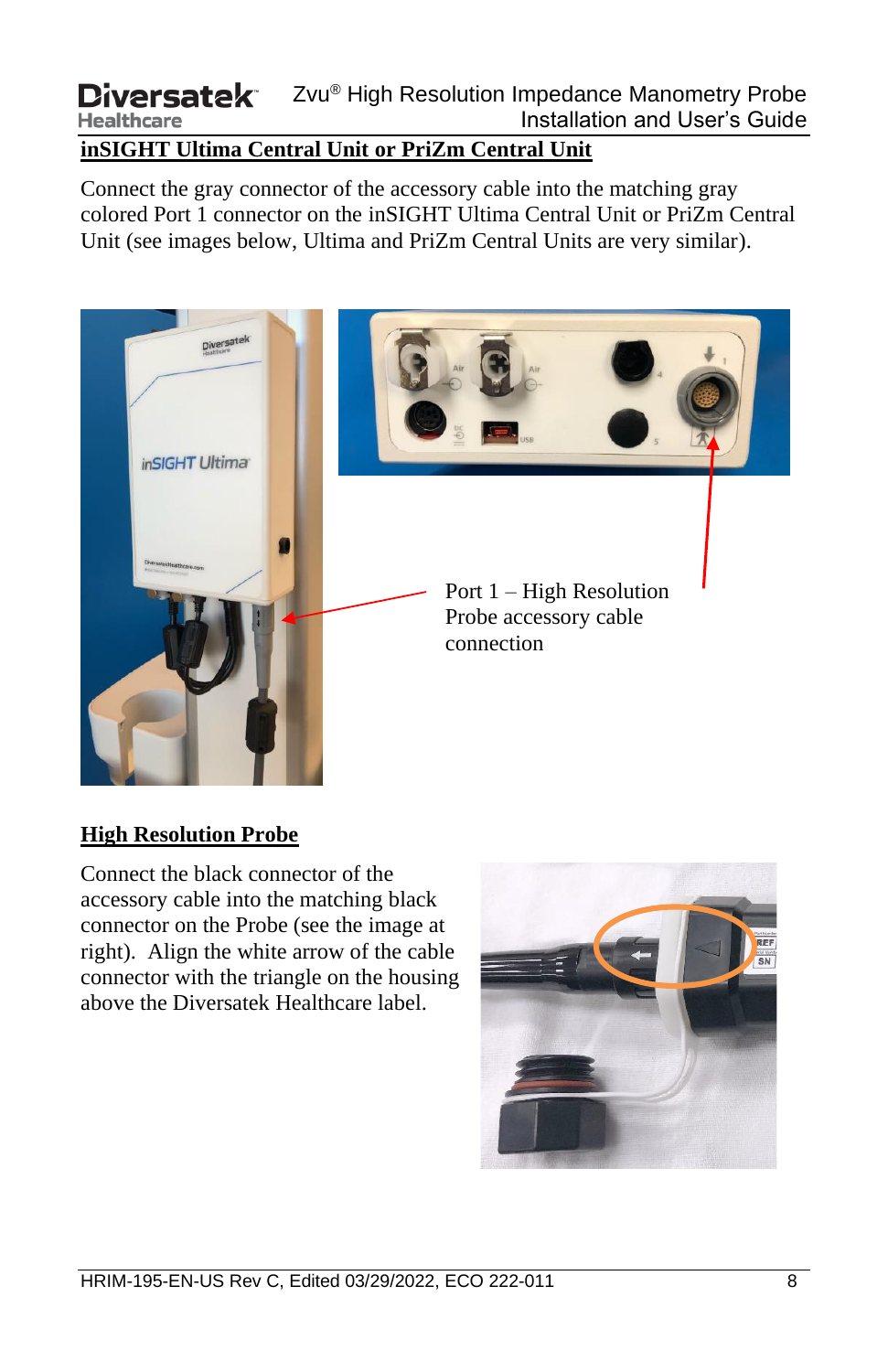# <span id="page-14-0"></span>**2.3 Basic Operation of the Probe**

### <span id="page-14-1"></span>**2.3.1 Operation**

The Zvu® Esophageal High Resolution Impedance Manometry (HRiM) Probe, when used in conjunction with the inSIGHT Ultima System or PriZm System and Zvu Software, provides pressure and impedance data to aid in making a diagnosis of esophageal motility disorders. Refer to the user guides for the inSIGHT Ultima System, PriZm System and Zvu Software for more detail.

### <span id="page-14-2"></span>**2.3.2 Procedure**

This section describes the basic steps of what should be done before and after acquiring an esophageal manometry study.

- 1. For esophageal manometry studies, ensure the water in the water calibration tube is fresh (water should be changed daily) and is appropriately conductive by using a mixture of tap water and normal saline depending on the ionic content of the local water supply. Water should be at room temperature  $(20-40^{\circ}C)$  when calibrating.
- 2. Connect the HRiM Probe to the inSIGHT Ultima System or PriZm System:
	- o Align and connect the Probe to the Probe Accessory Cable. Alignment features on the connectors are to avoid misalignment. Do not force the cable plug into the Probe connector.
	- o Align and connect the accessory cable into Port 1 of the inSIGHT Ultima or PriZm.
- 3. Power on all hardware.
- 4. Launch the Zvu Software.
- 5. Enter patient information into the software and use a workflow created for the model of probe being used.
- 6. Follow the software prompts to begin the acquisition process and perform the pressure calibration and pressure/impedance operational verification.
- 7. After successful calibration and operational verification, intubate the Probe and acquire the manometry study according to the onscreen prompts.
- 8. Upon completion of the study, extubate the Probe from the patient.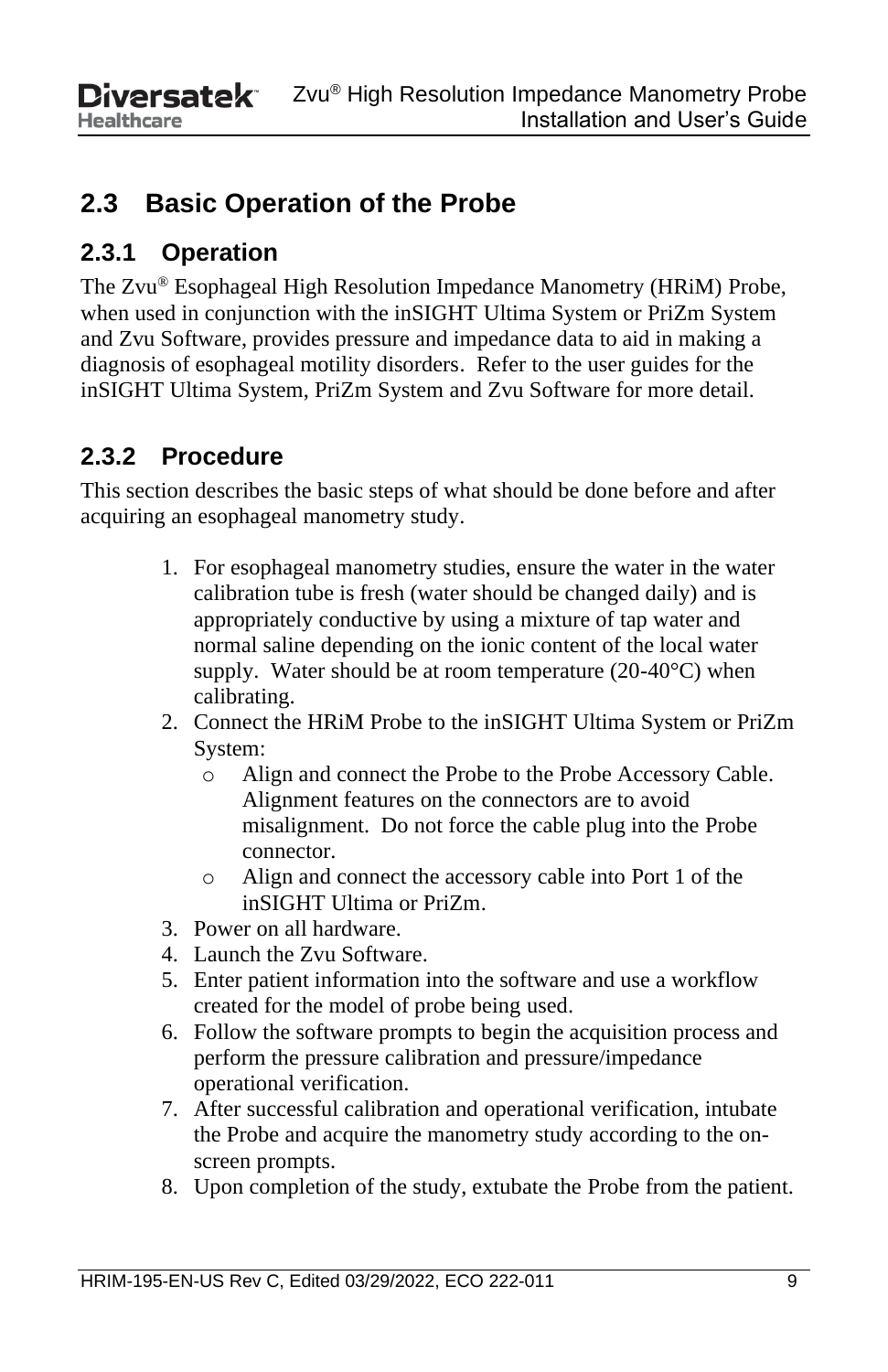- 9. Disconnect the Probe from the cable and tighten the cap on the Probe handle.
- 10. Immediately rinse the Probe in water. Do not allow the Probe to dry after the procedure. Allowing the Probe to dry without rinsing can make the removal of proteins more difficult and negatively affect the usable life of the Probe.
- 11. Follow the specific reprocessing instructions in the section below to properly clean and disinfect the Probe after each use.

<span id="page-15-0"></span>

| 2.4 | <b>General Handling Precautions of the Probe</b>                                                                                                           |
|-----|------------------------------------------------------------------------------------------------------------------------------------------------------------|
|     | CAUTION: Do Not squeeze the Probe sensors.                                                                                                                 |
|     | CAUTION: <b>Do Not</b> stretch, fold, twist, or kink the Probe. Do not<br>bend the Probe tighter than a 2 inch (5cm) diameter.                             |
|     | CAUTION: Do Not ultrasonically clean the Probe.                                                                                                            |
|     | CAUTION: <b>Do Not</b> use a Probe with visible damage such as torn<br>sensors, cracked or separated tubing, or visible wiring.                            |
|     | CAUTION: The Probe is supplied non-sterile and must be cleaned and<br>disinfected prior to the first patient use and after each<br>subsequent patient use. |
|     | CAUTION: Use only the validated reprocessing methods described in<br>this guide to clean and disinfect the Probe.                                          |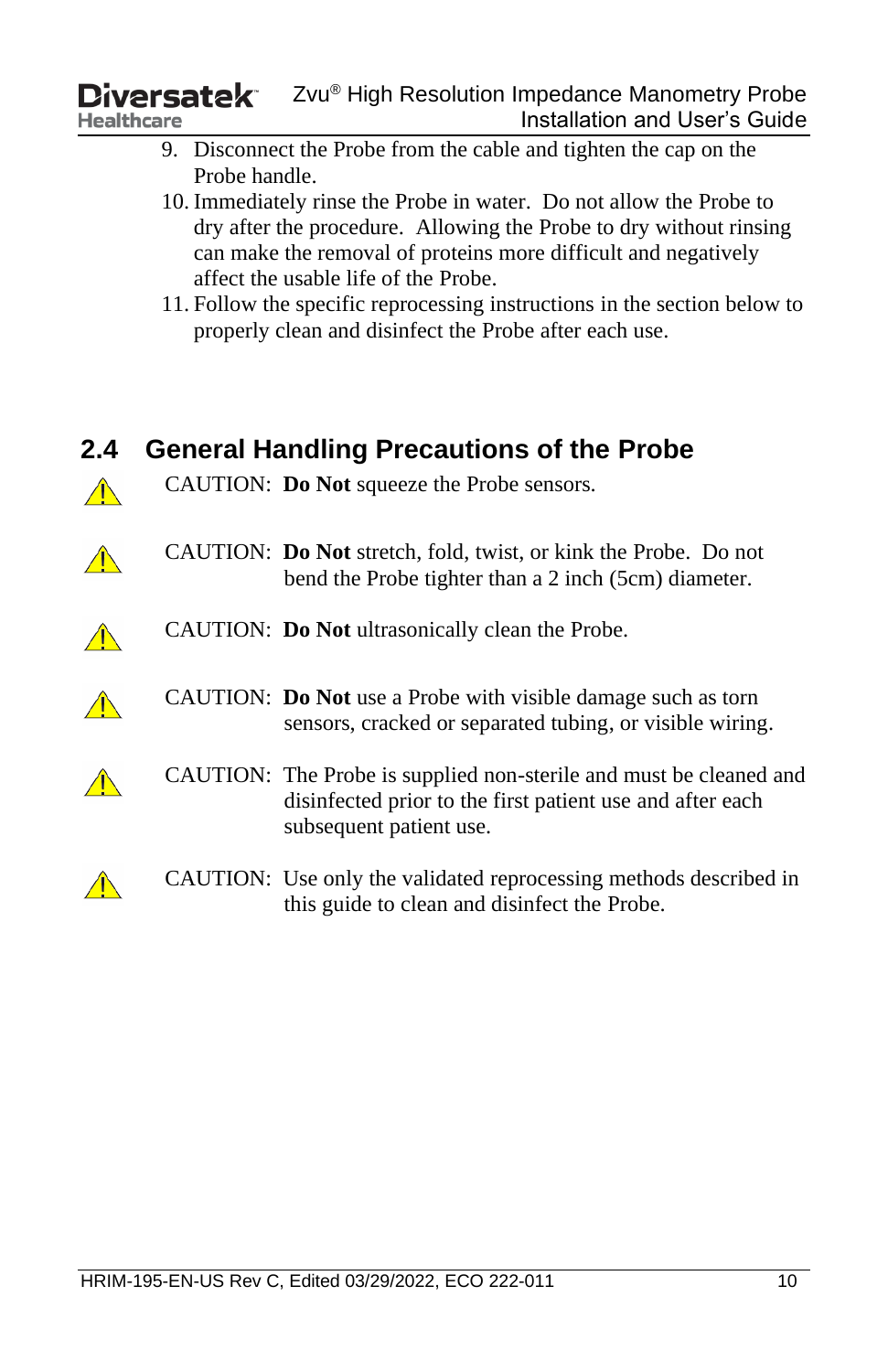# <span id="page-16-0"></span>**3 Reprocessing (Cleaning and Disinfection)**

Prior to first use and immediately after every patient study, the Zvu® HRiM Probe needs to be "reprocessed" to include enzymatic cleaning followed by high level disinfection (HLD). Thorough rinsing, preferably under running water, is recommended upon removal from the patient. Do not allow the Probe to dry after the procedure without cleaning as this may cause a buildup of proteins that can damage the Probe or reduce performance.

This section describes the necessary reprocessing steps, lists the approved solutions to use and provides important notes to reduce the chance of damaging the Zvu® HRiM Probe.

## <span id="page-16-1"></span>**3.1 Important notes about cleaning**



11

- Note: The HRiM Probe is not disinfected prior to shipment. A proper cleaning and disinfection cycle is required before the initial use.
- Note: The HRiM Probe must be reprocessed immediately after each patient use. Do not allow the Probe to dry after a patient procedure. Allowing the Probe to dry without rinsing can make the removal of proteins more difficult and negatively affect the usable life of the Probe. Rinse the Probe with water immediately after removing the probe from the patient. Failure to do so can result in damage to the device.
- CAUTION: Reprocess the HRiM Probe using only the cleaning and disinfection solutions approved by Diversatek Healthcare as listed below. Failure to use approved solutions can result in damage to the device.



 $\sqrt{\wedge}$ 

 $\sqrt{N}$ 

- CAUTION: Do not submerse the Probe connector in liquid without securing the cap tightly in place. Immersing the Probe connector without the cap properly installed will damage the sensitive electronics inside the connector housing.
- CAUTION: Do not use ultrasonic cleaners with the Probe. This will damage the sensors and voids the warranty.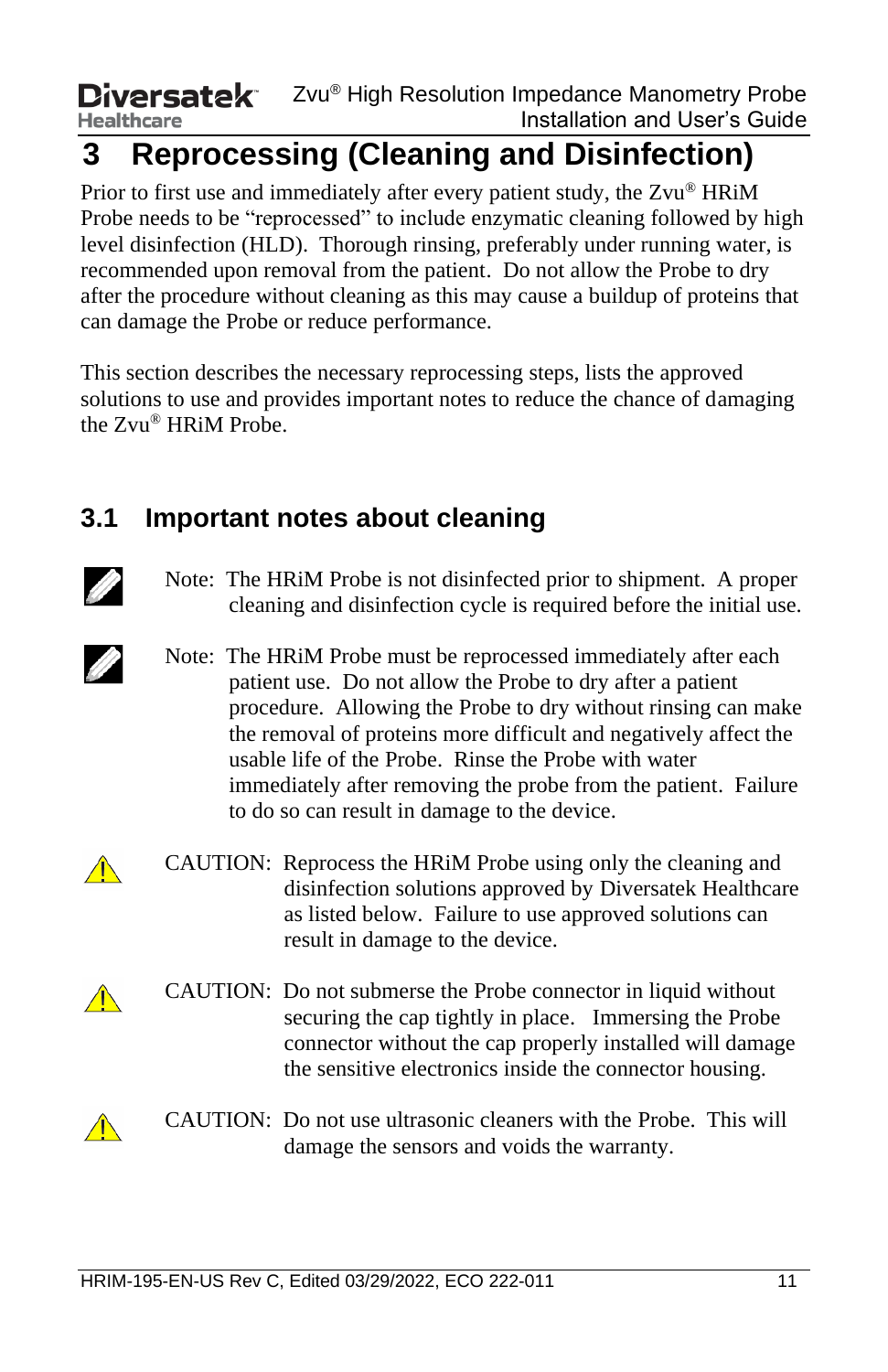| <b>Diversatek</b><br>Healthcare | Zvu® High Resolution Impedance Manometry Probe<br>Installation and User's Guide                                                                                                                                                                                                                                                                                                             |
|---------------------------------|---------------------------------------------------------------------------------------------------------------------------------------------------------------------------------------------------------------------------------------------------------------------------------------------------------------------------------------------------------------------------------------------|
|                                 | CAUTION: Do not use acetones, alcohols, peracetic acid (such as<br>Rapicide PA) with the Probe. Do not expose to alcohol,<br>wound benzene, cresols, phenols, acetone, hydrogen<br>peroxide $(H_2O_2)$ , mercury compounds, chlorides, sodium<br>hypochlorite (bleach), xylenes, trichloroethylenes, Freon,<br>or Bomix. These solutions will damage the sensors and<br>voids the warranty. |
|                                 | CAUTION: Sterilization using any method is not permitted. Do not<br>use any autoclave, (gamma) irradiation, or low-<br>temperature plasma sterilization.                                                                                                                                                                                                                                    |
| NOTICE:                         | The USER is responsible for cleaning and disinfection of<br>the Diversatek Healthcare Zvu® High Resolution<br>Manometry Probes. Only the procedures and solutions<br>described below are validated and qualified for proper<br>cleaning and disinfection of the Probe. Additionally,<br>please pay attention to the protocols, regulations and<br>guidelines of your facility.              |
|                                 | When handling the HRiM Probe remember the following:<br>$\bullet$ Do Not squeeze or pull the sensor(s)                                                                                                                                                                                                                                                                                      |

- **Do Not** squeeze or pull the sensor(s).
- **Do Not** clean with brushes, needles, or wires.
- **Do Not** stretch or pull on the Probe.
- **Do Not** bend the Probe too tightly. Never coil, twist, or knot the Probe.
- **Do Not** coil the probe tighter than 15 cm / 6 inches in diameter.
- When placing the Probe in the storage case, take care not to crush, pinch, kink or cut the pressure sensors or tubing. This can permanently damage the Probe.
- **Do Not** allow the Probe to swing into any surfaces such as counters, cabinets or the like.
- **Do Not** use ultrasonic cleaners.
- **Do Not** use a combined cleaning/disinfecting solution unless specifically listed in the table below. Ensure the Probe has been thoroughly cleaned prior to disinfection. Failing to thoroughly clean the Probe can cause residue to permanently adhere onto the Probe which can affect the Probe's performance.
- **Do Not** use mechanical washing systems. The manual instructions below are the only approved cleaning and disinfecting methods.
- **Do Not** use thermal disinfection.
- Follow the instructions as provided by the chemical manufacturers for room temperature cleaning and disinfection.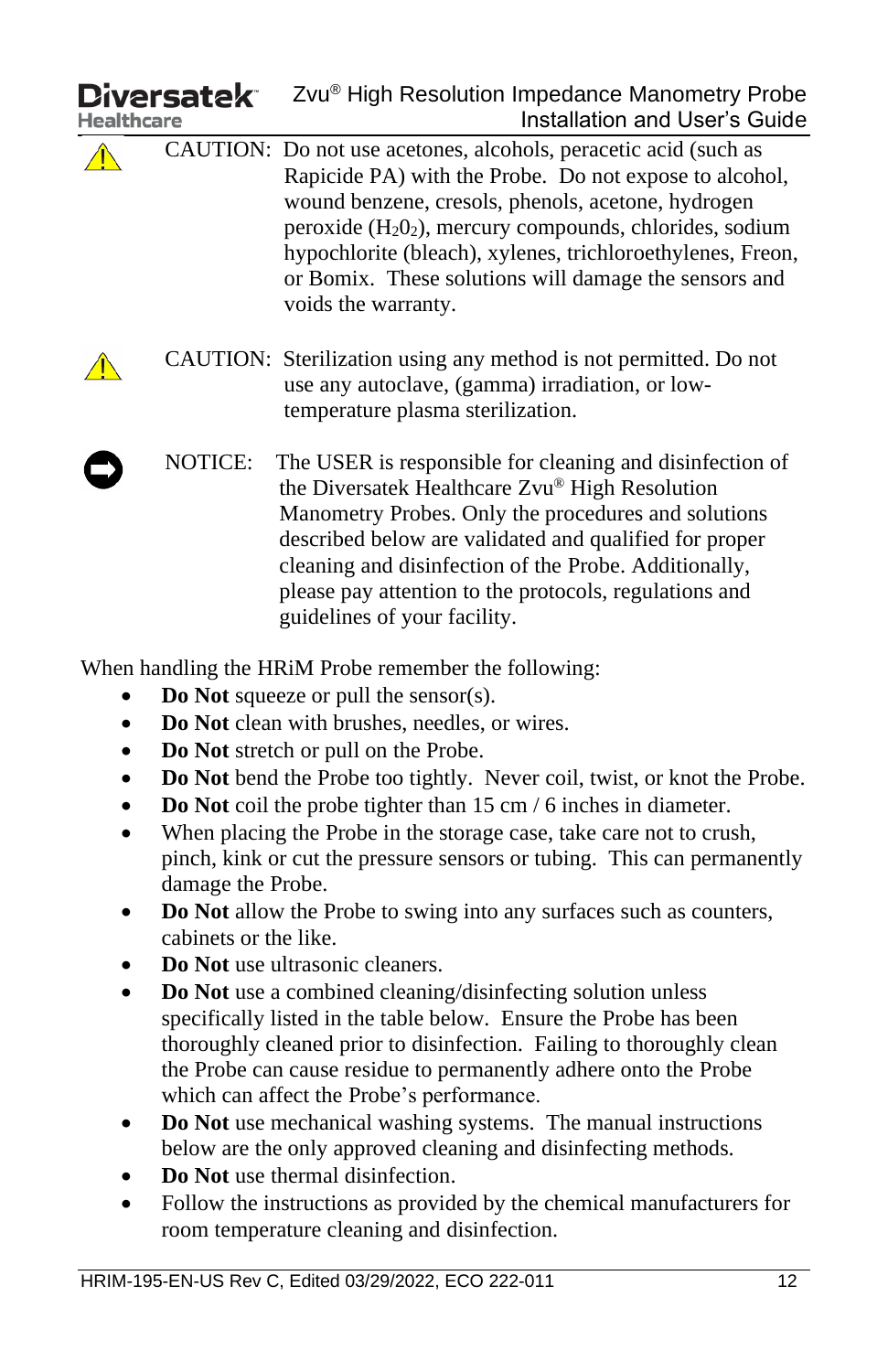• Use only approved solutions for cleaning and disinfection to avoid damaging the Probe.

# <span id="page-18-0"></span>**3.2 Validated cleaning and disinfection solutions**

The following table lists the cleaning and disinfection solutions validated by Diversatek Healthcare for use with the Zvu® HRiM Probe. Failure to use one of these approved solutions may damage the Probe and void the warranty.

| <b>Validated</b><br><b>Cleaning</b><br><b>Detergents</b> | <b>Dilution Formula</b><br>(from Chemical<br>Manufacturer's<br>IFU | Recommended<br><b>Minimum</b><br><b>Soak Time</b> | <b>Maximum</b><br><b>Soak Time</b> |  |
|----------------------------------------------------------|--------------------------------------------------------------------|---------------------------------------------------|------------------------------------|--|
| Enzol <sup>®</sup>                                       | 1 oz/1 gal                                                         | 5 minutes                                         | 30 minutes                         |  |
| $EmPower^{TM}$                                           | 1 oz/1 gal                                                         | 5 minutes                                         | 30 minutes                         |  |
| Endozime® AW<br>Plus                                     | $\frac{1}{2}$ oz /1 gal                                            | 5 minutes                                         | 60 minutes                         |  |

| <b>Validated</b><br><b>Disinfection</b><br><b>Solutions</b> | <b>Dilution</b><br>Formula<br>(from Chemical<br>Manufacturer's<br>IFU) | <b>Validated Soak</b><br><b>Time</b> | <b>Maximum</b><br><b>Soak Time</b> |
|-------------------------------------------------------------|------------------------------------------------------------------------|--------------------------------------|------------------------------------|
| Cidex <sup>®</sup> OPA<br>(non-glutaraldehyde)              | <b>Full Strength</b>                                                   | 12 minutes<br>@20°C                  | 30 minutes                         |
| Cidex® $(2.4%$<br>glutaraldehyde)                           | <b>Full Strength</b>                                                   | 45 minutes<br>@25°C                  | 60 minutes                         |

Diversatek Healthcare does not guarantee the effectiveness of these agents.

*Enzol® and Cidex® are registered trademarks of Advanced Sterilization Products. Endozime® is a registered trademark of The Ruhof Corporation. Empower™ is a trademark of Metrex Research LLC.*

Only use the approved cleaning and disinfecting solutions listed above. Damage to the Probe from the use of unapproved solutions or procedures is not covered under warranty.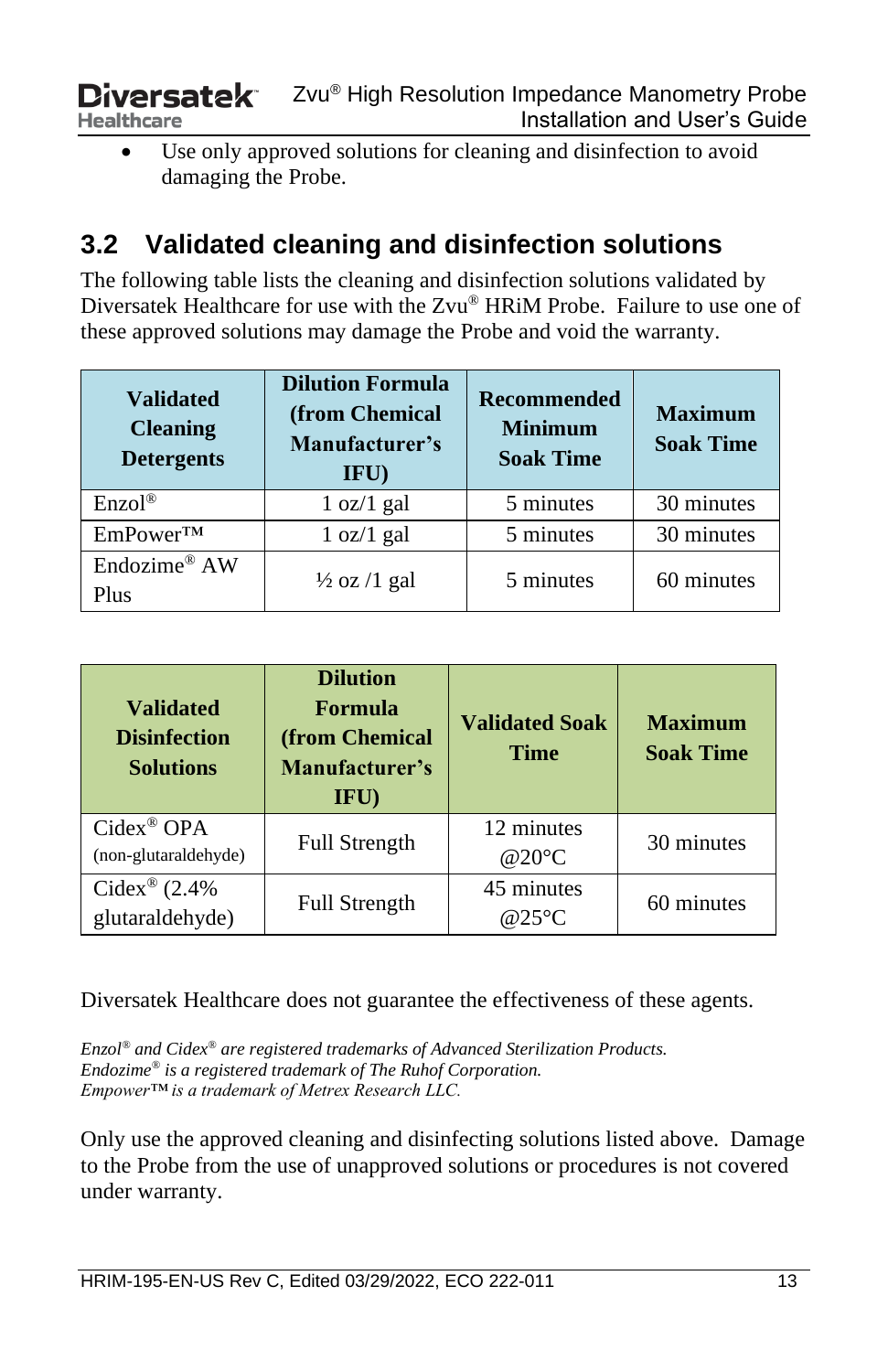# <span id="page-19-0"></span>**3.3 Cleaning Procedure**

The Zvu® High Resolution Impedance Manometry Probe should be immersed into the cleaning solution according to the times indicated in the table above. Immersing the Probe for longer periods of time is not recommended and can damage the Probe. Follow all solution preparation instructions as indicated by the chemical manufacturer.

- 1. Users should wear appropriate protective gear (goggles and gloves at a minimum) as recommended by facility policy throughout the cleaning process.
- 2. Install the cap onto the connector handle and hand-tighten securely.
- 3. Rinse the entire Probe with potable water or distilled water for at least 1 minute. The water temperature must be less than 50°C / 122°F.
- 4. Prepare the cleaning solution according to the manufacturer's instructions and place in a large (approximately 17x12x8) polypropylene tub or similar receptacle. The container should be sized to allow immersion of the complete Probe without excessive bending or kinking of the device.
- 5. Immerse the entire Probe into the cleaning solution according to the soak times indicated in the table above.

Longer soaking times in the cleaning solution are allowable when more residue is present after the procedure. Do not soak the Probe longer than the maximum soak time as indicated in the table above.

Towards the end of the soaking time, take a clean soft gauze soaked with cleaning solution and gently wipe the sensor area of the submerged probe to help remove tougher deposits of soil. Do not aggressively scrub the probe as this may damage the delicate sensors.

If the Probe is still visibly soiled after the maximum soak time, remove the Probe from the cleaning solution, and rinse thoroughly in potable water or distilled water for at least 1 minute. Gently pat the Probe dry. Return the Probe to the soaking solution and repeat the steps above to remove the remaining soil.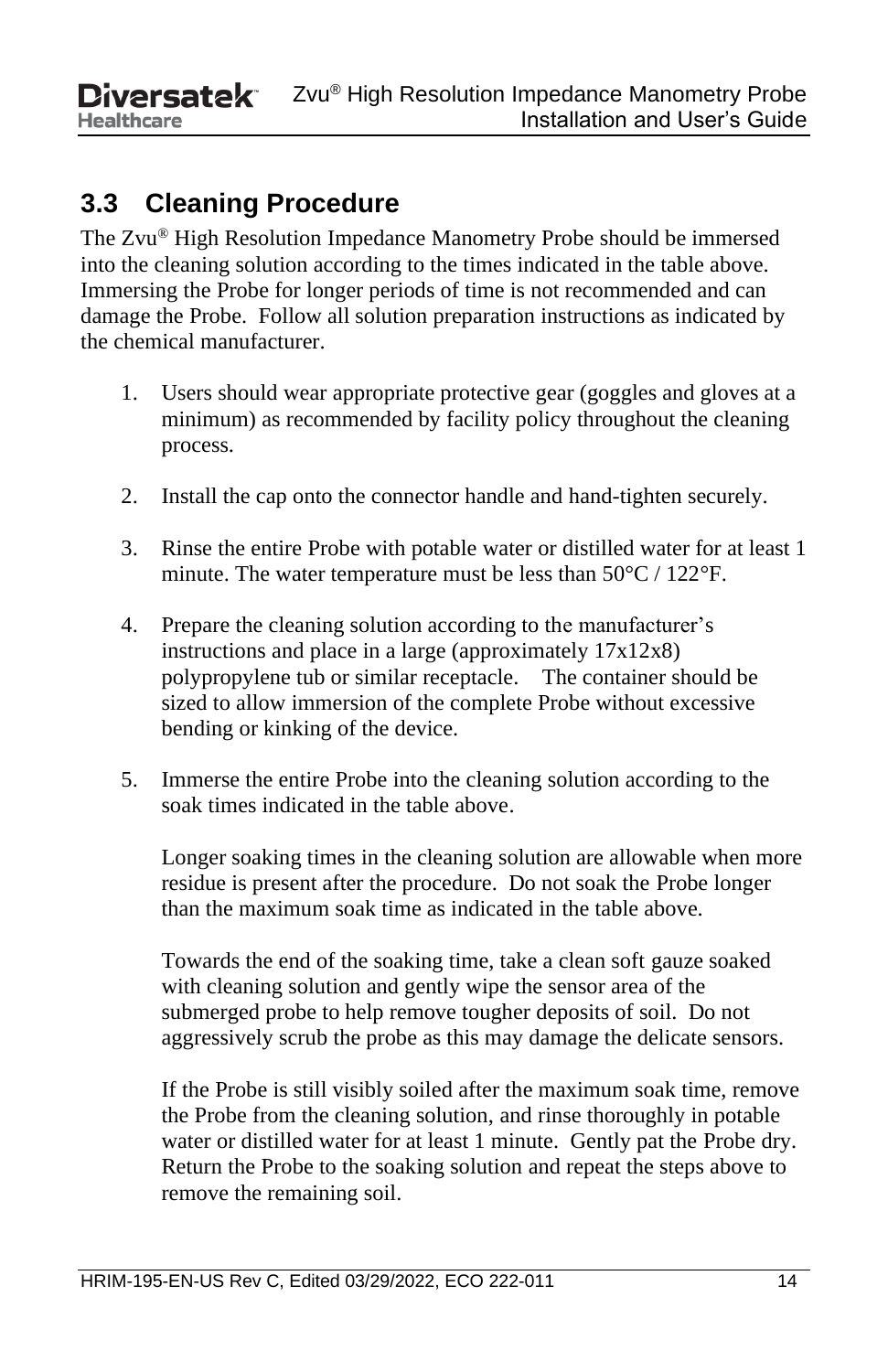Do Not repeat the soaking cycle more than once. If visible soil remains after the second cleaning cycle, **STOP** the reprocessing and contact Technical Support.

**The Probe must be thoroughly clean and free of visible soil before the high-level disinfection step.**

- 6. Replace gloves before removing the Probe from the cleaning solution.
- 7. After immersion, the entire Probe must be rinsed again with potable water or distilled water. Rinse from the handle towards the tip. Thoroughly rinse the handle and probe tubing, then rinse the patient contact area (from the 70 cm mark to the tip) for at least 1 minute.
- 8. Following the rinse, gently pat the Probe with a soft gauze or lint-free cloth, taking care not to squeeze or pull on the sensors. Pat the Probe until visibly dry.
- 9. Visually inspect the Probe after cleaning for damage, corrosion, cuts, separation of tubing, punctures, and cracked seals. If any damage is found, **STOP** the reprocessing steps and contact Technical Support.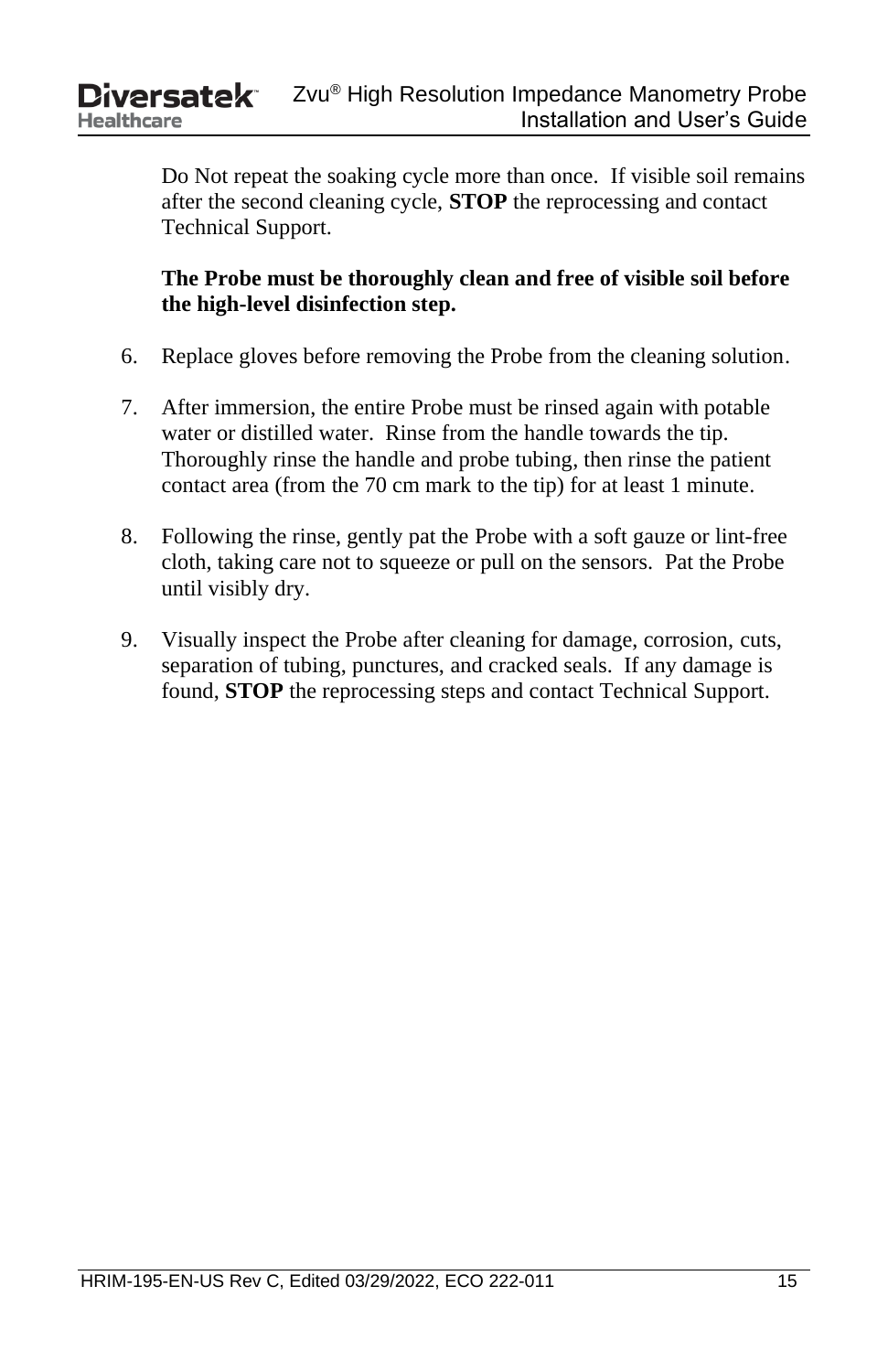### <span id="page-21-0"></span>**3.4 High-Level Disinfection Procedure**

Carefully follow the instructions below. Not following these instructions may result in ineffective disinfection or damage to the Zvu® Probe. Follow all solution preparation instructions as indicated by the chemical manufacturer.

- 1. Users should wear appropriate protective gear (goggles and gloves at a minimum) as recommended by facility policy throughout the disinfection process.
- 2. Ensure the Probe has been thoroughly cleaned prior to disinfection. The presence of soil on the device after cleaning can make the disinfection less effective and lead to infection in patients. Additionally, failing to thoroughly clean the Probe can cause soil and residue to permanently adhere onto the Probe which can affect the Probe's performance and the efficacy of the high-level disinfection.
- 3. Install the cap onto the connector handle and hand-tighten securely.
- 4. Prepare the disinfecting solution according to the manufacturer's instructions and place in a large (approximately 17x12 x8) polypropylene tub or similar receptacle. The container should be sized to allow immersion of the complete Probe without excessive bending or kinking of the device.
- 5. Immerse the entire Probe in the disinfecting solution according to the times indicated in the table above. Do not soak the Probe longer than the maximum soak time as indicated in the table above.
- 6. Replace gloves before removing the probe from the disinfection solution.
- 7. After the appropriate soak time has elapsed, remove the Probe and rinse thoroughly with potable water or distilled water for a minimum of 1 minute.
- 8. After rinsing the entire Probe, gently pat the Probe until visibly dry using a soft gauze or lint-free cloth, taking care not to squeeze or pull on the sensors.
- 9. Allow the Probe to dry for a minimum of 5 minutes in ambient air before storage.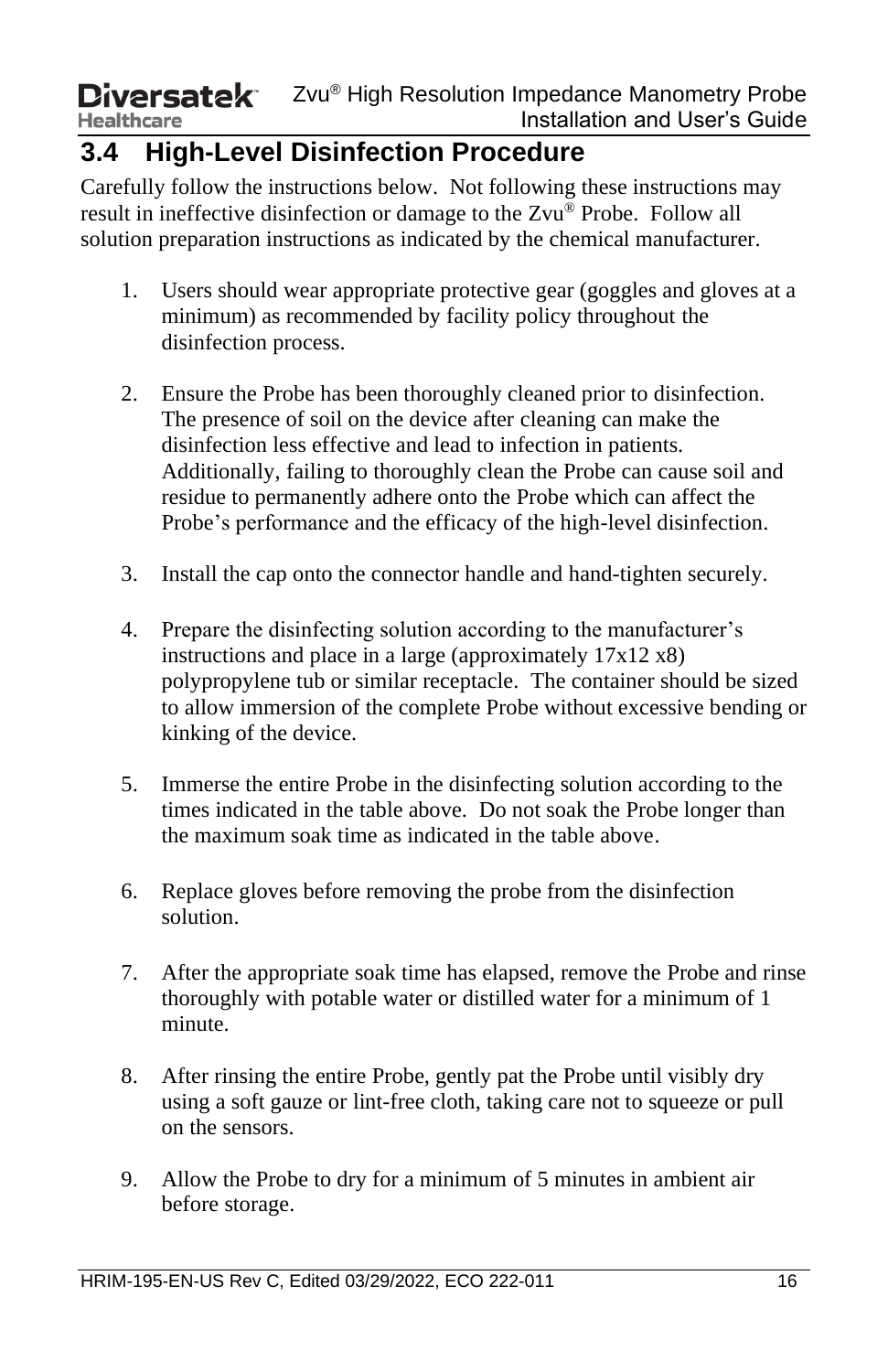### <span id="page-22-0"></span>**3.5 Device Storage**

The Zvu® HRiM Probe is a reusable device that must be stored in a manner that keeps the device dry and safe from mechanical damage per your institution's practices for high-level disinfected devices.

## <span id="page-22-1"></span>**3.6 Sterilization**

Zvu® High Resolution Manometry Probes are not intended to be sterilized. The Probes should be cleaned and disinfected between each use as described above.



CAUTION: **DO NOT** sterilize Diversatek Healthcare High Resolution Manometry Probes. The sterilization process will damage the Probes.

Sterilization using any method is not permitted. Do not use any autoclave, (gamma) irradiation or lowtemperature plasma sterilization.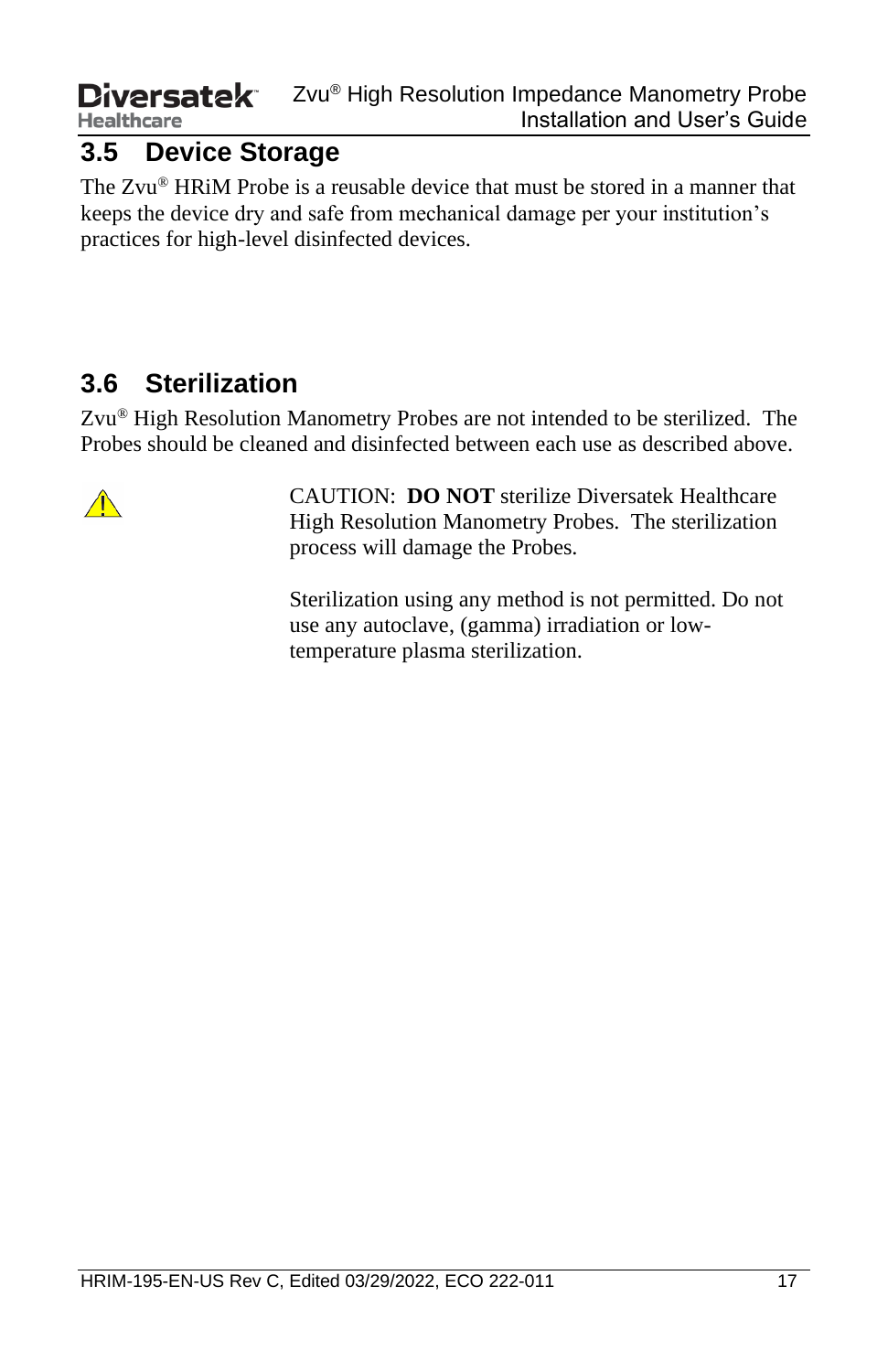# <span id="page-23-0"></span>**4 Preventative Maintenance**

# <span id="page-23-1"></span>**4.1 Preventative Maintenance Steps**

The Zvu® HRiM Probe should be carefully examined for any damage prior to each use. This will help eliminate problems while a study is being performed and reduce the potential for patient injury.

- Check the Probe for damaged sensors (windows in sensor rings). Do Not use the Probe if there is any evidence of separation between the sensor areas and the stainless steel rings.
- Check the Probe for damaged tubing. Do Not use the Probe if there is any evidence of separation between the tubing and the stainless steel rings.
- Do Not use the Probe if there is any visible damage to the sensing portion of the Probe.
- Inspect the Probe connector for debris or liquid ingress. Remove debris, clean out liquids and allow to dry before use.
- Inspect the Probe connection cable to ensure that there is no damage such as bent pins, broken or exposed wires, or debris. Do not use the cable if there is any signs of damage.

# <span id="page-23-2"></span>**4.2 Service**

There are no serviceable components in the HRiM Probe. If necessary, the device should be returned to Diversatek Healthcare for repair. Contact Technical Support for information.

# <span id="page-23-3"></span>**4.3 Decommissioning and Disposal**

The HRiM Probe does not require decommissioning to remove it from service.



The device contains electronics and must be disposed of in accordance with facility policies and local regulations. For customers who do not have approved device disposal procedures, please go to the following website page for guidance:

| Website URL: | www.diversatekhealthcare.com/downloads                 |  |  |
|--------------|--------------------------------------------------------|--|--|
| Document:    | Safe Disposal of Electrical/Electronic Medical Devices |  |  |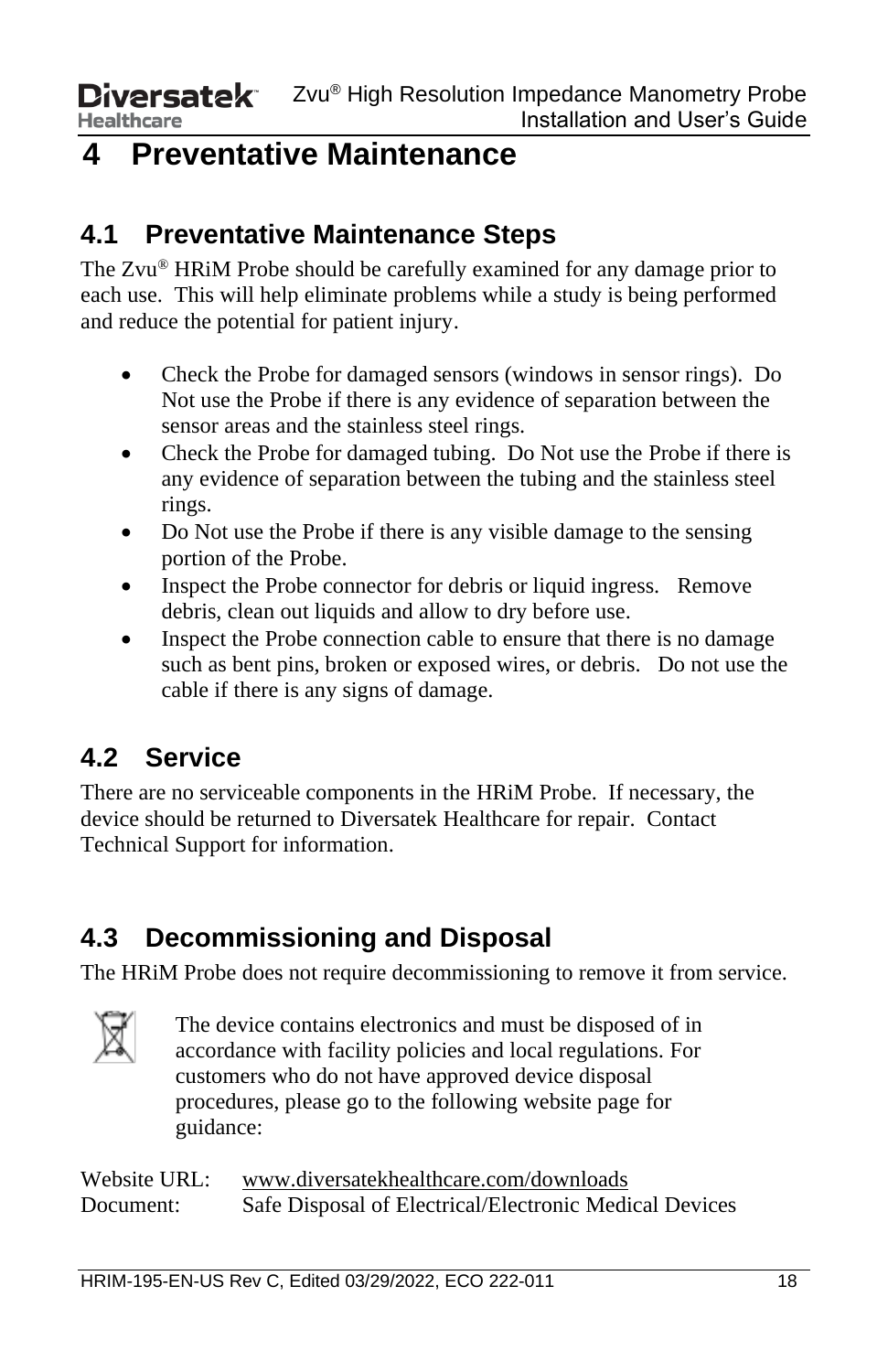# <span id="page-24-0"></span>**5 Appendix**

# <span id="page-24-1"></span>**5.1 Technical Support**

You can contact Diversatek Healthcare by mail, telephone or e-mail. Please see the listings below for complete contact information.

Diversatek Healthcare strives to provide customers with the highest quality, state-of the-art instrumentation, backed by service, support and training. Service technicians are available via telephone on a 24-hour-a-day, seven-day-a-week basis.

| MAIL:                                                                   | Diversatek Healthcare<br>Technical Research & Training Center<br>9150 Commerce Center Circle - Suite 500<br>Highlands Ranch, CO 80129 U.S.A. |
|-------------------------------------------------------------------------|----------------------------------------------------------------------------------------------------------------------------------------------|
| WEBSITE:                                                                | www.diversatekhealthcare.com                                                                                                                 |
| $E-MAIL:$                                                               | <b>Product Information and Demonstrations:</b><br>sales@diversatekhc.com                                                                     |
|                                                                         | Clinical Support:<br>clinicalsupport@diversatekhc.com                                                                                        |
|                                                                         | <b>Technical Support:</b><br>technicalsupport@diversatekhc.com                                                                               |
| TELEPHONE (24/7):<br>Std hrs 7am – 5pm MST<br>On-Call hrs 5pm - 7am MST | 800.558.6408<br>303.470.7020                                                                                                                 |

For faster resolution to your problem, please gather as much of the applicable information as possible before contacting a service technician.

- The type and model number of the equipment in question.
- The serial number or lot number of the equipment in question.
- The version number of the software and protocols in use.
- Your shipping address and a purchase order if repair or loaner/rental equipment is involved.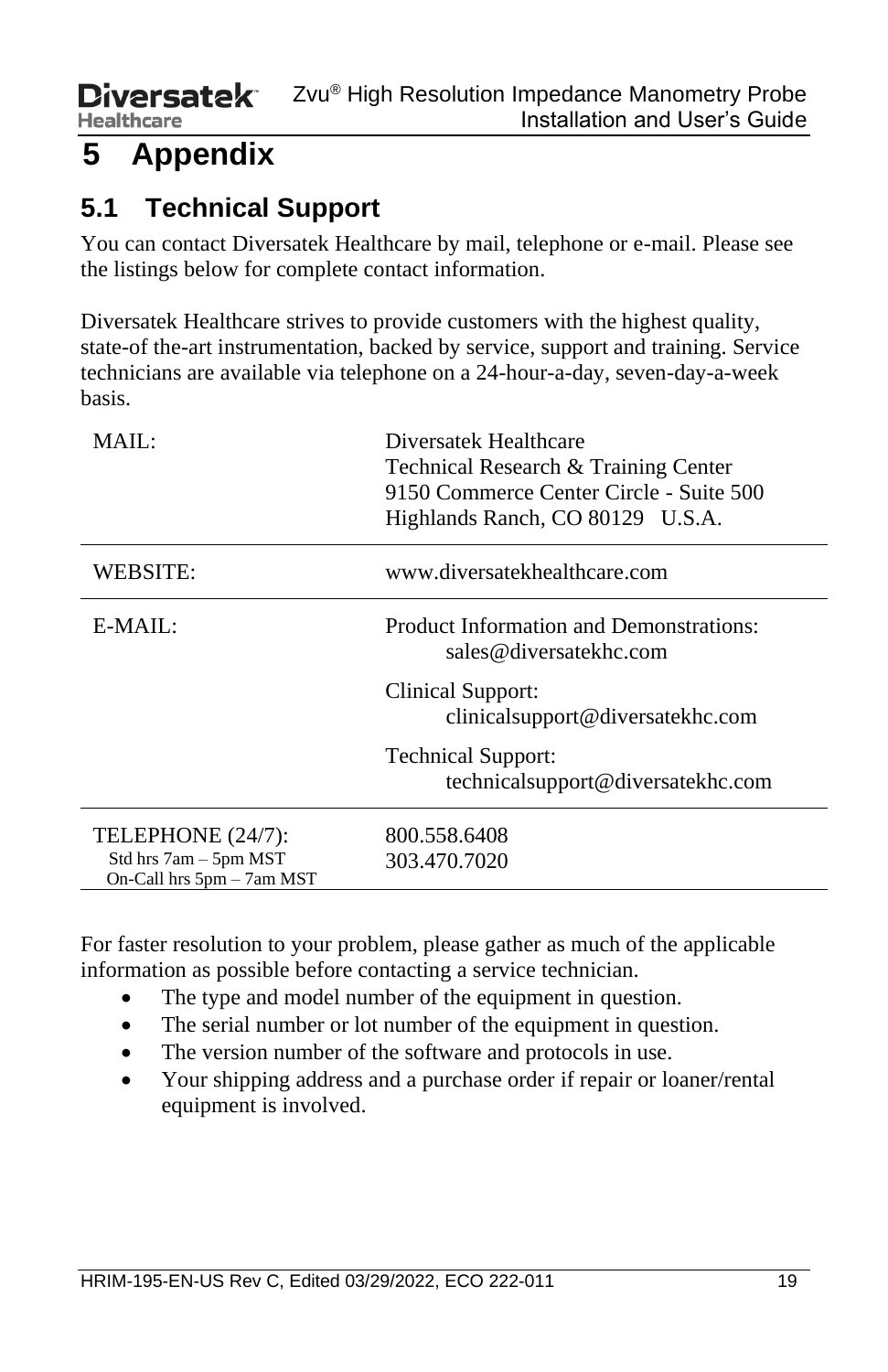### <span id="page-25-0"></span>**5.2 Declaration of Conformity**

The Zvu ® Esophageal High Resolution Manometry Probe complies with the following standards:

Safety

- IEC 60601-1: 2005 (Third Edition) + CORR. 1:2006 + CORR. 2:2007 + A1:2012 (or IEC 60601-1:2012 reprint)
- IEC  $60601 1 6:2010$  (Third Edition) + A1:2013
- EN  $60601 1$  3<sup>rd</sup> Edition
- US National standard: ANSI/AAMI ES60601-1:2005 + A2(R2012) +  $A<sub>1</sub>$
- Canadian National standard: CAN/CSA-C22.2 No. 60601-1:14
- Japan standard: JIS T0601-1:2012
- Korean standard: KS C IEC 60601-1

EMC

- IEC  $60601 1 2$ :  $4<sup>th</sup>$  Ed., 2014-02
- EN 60601-1-2: 2007
- EN 55011:  $2009 + A1$ : 2010, Class A, Group 1
- CISPR 11, Ed. 5.1, 2010-05, Class A, Group 1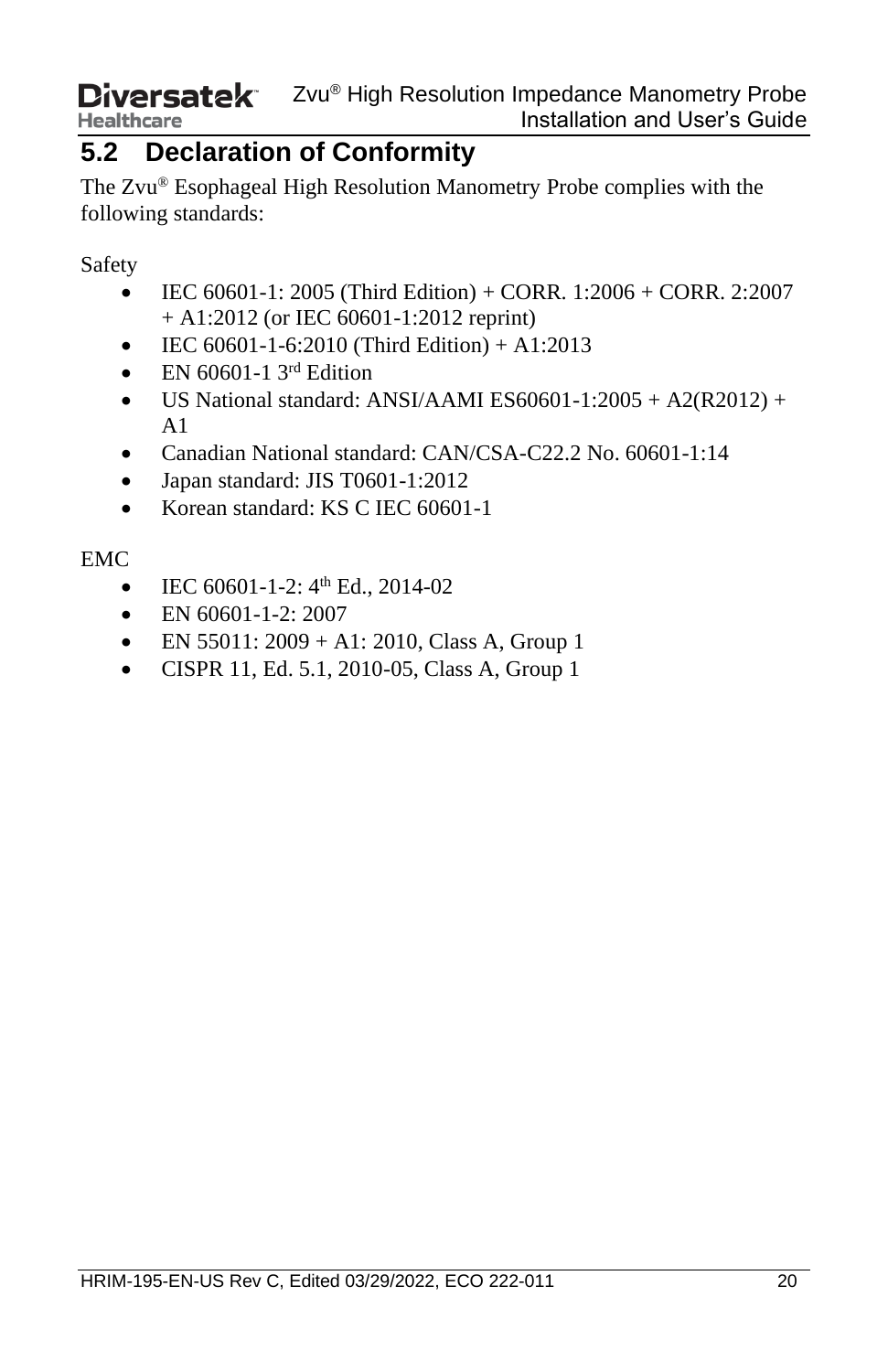## <span id="page-26-0"></span>**5.3 EMC Information**

### <span id="page-26-1"></span>**5.3.1 Environments of Intended Use**

The High Resolution Impedance Manometry Probe is intended for use in a Professional Healthcare Facility Environment defined as physician offices, dental offices, clinics, limited care facilities, freestanding surgical centers, freestanding birthing centers, multiple treatment facilities, hospitals (emergency rooms, patient rooms, intensive care, surgery rooms except near high frequency surgical equipment, outside the RF shielded rooms of an ME system for magnetic resonance imaging).

### <span id="page-26-2"></span>**5.3.2 Essential Performance**

The inSIGHT Ultima® System or PriZm® System does not have an essential performance function which results in an unacceptable risk or is critical to patient safety. The user must be a trained clinician familiar with the acquisition of gastrointestinal tract motility studies and capable of recognizing physiological data. The impact of electromagnetic interference (EMI) during acquisition is presented as waveform artifact that is not similar to physiological data, such as severe discontinuities.

### <span id="page-26-3"></span>**5.3.3 Adjacent and Stacked Use Warning**



WARNING: Use of this equipment adjacent to or stacked with other equipment should be avoided because it could result in improper operation. If such use is necessary, this equipment and the other equipment should be observed to verify that they are operating normally.

### <span id="page-26-4"></span>**5.3.4 List of Cables**

The Probe requires a custom designed cable (Part No. H12R-7610) to connect the Probe to the inSIGHT Ultima® System or PriZm® System. Please contact Diversatek Healthcare Technical Support for assistance with ordering a replacement cable.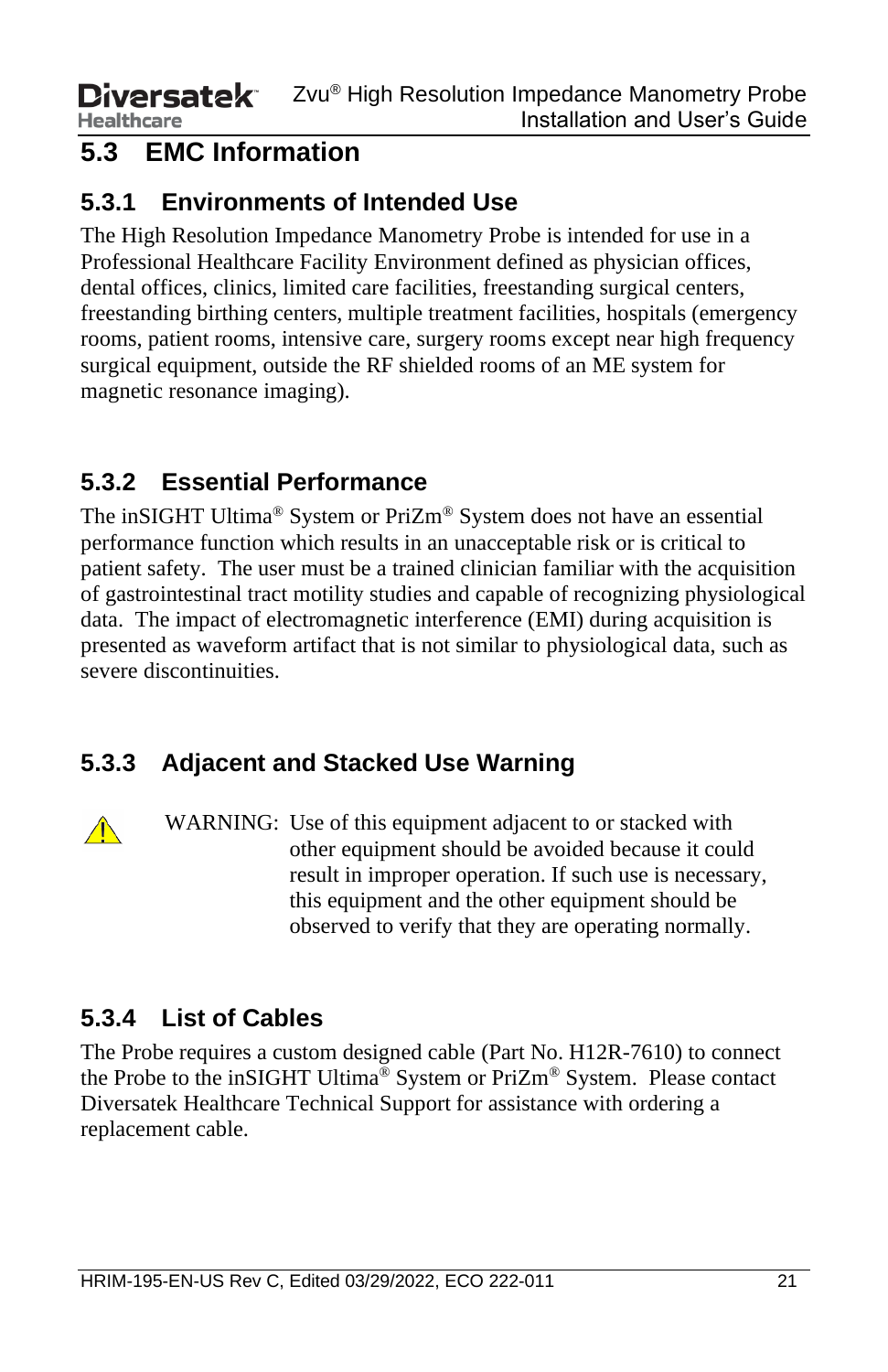$\bigwedge$ 

### <span id="page-27-0"></span>**5.3.5 Accessories Warning**

WARNING: Use of accessories, transducers and cables other than those specified or provided by the manufacturer of this equipment could result in increased electromagnetic emissions or decreased electromagnetic immunity of this equipment and result in improper operation.

#### <span id="page-27-1"></span>**5.3.6 Electromagnetic Emissions**

| Guidance and manufacturer's declaration – electromagnetic emissions                                         |            |                                                                                                                                                                                                                                                                                                                                                                                                                                                            |  |
|-------------------------------------------------------------------------------------------------------------|------------|------------------------------------------------------------------------------------------------------------------------------------------------------------------------------------------------------------------------------------------------------------------------------------------------------------------------------------------------------------------------------------------------------------------------------------------------------------|--|
| Diversatek Healthcare declares the Probe to be in compliance to the following standards and test<br>levels. |            |                                                                                                                                                                                                                                                                                                                                                                                                                                                            |  |
| <b>Emissions Test</b>                                                                                       | Compliance | Electromagnetic environment - guidance                                                                                                                                                                                                                                                                                                                                                                                                                     |  |
| RF emissions CISPR 11                                                                                       | Group 1    | The Probe, an accessory of the inSIGHT Ultima<br>System and PriZm System, uses RF energy only for<br>its internal function. Therefore, its RF emissions are<br>very low and are not likely to cause any interference<br>in nearby electronic equipment.                                                                                                                                                                                                    |  |
| RF emissions CISPR 11                                                                                       | Class A    | NOTE The EMISSIONS characteristics of this<br>equipment make it suitable for use in industrial areas<br>and hospitals (CISPR 11 class A). If it is used in a<br>residential environment (for which CISPR 11 class B<br>is normally required) this equipment might not offer<br>adequate protection to radio-frequency<br>communication services. The user might need to take<br>mitigation measures, such as relocating or re-<br>orienting the equipment. |  |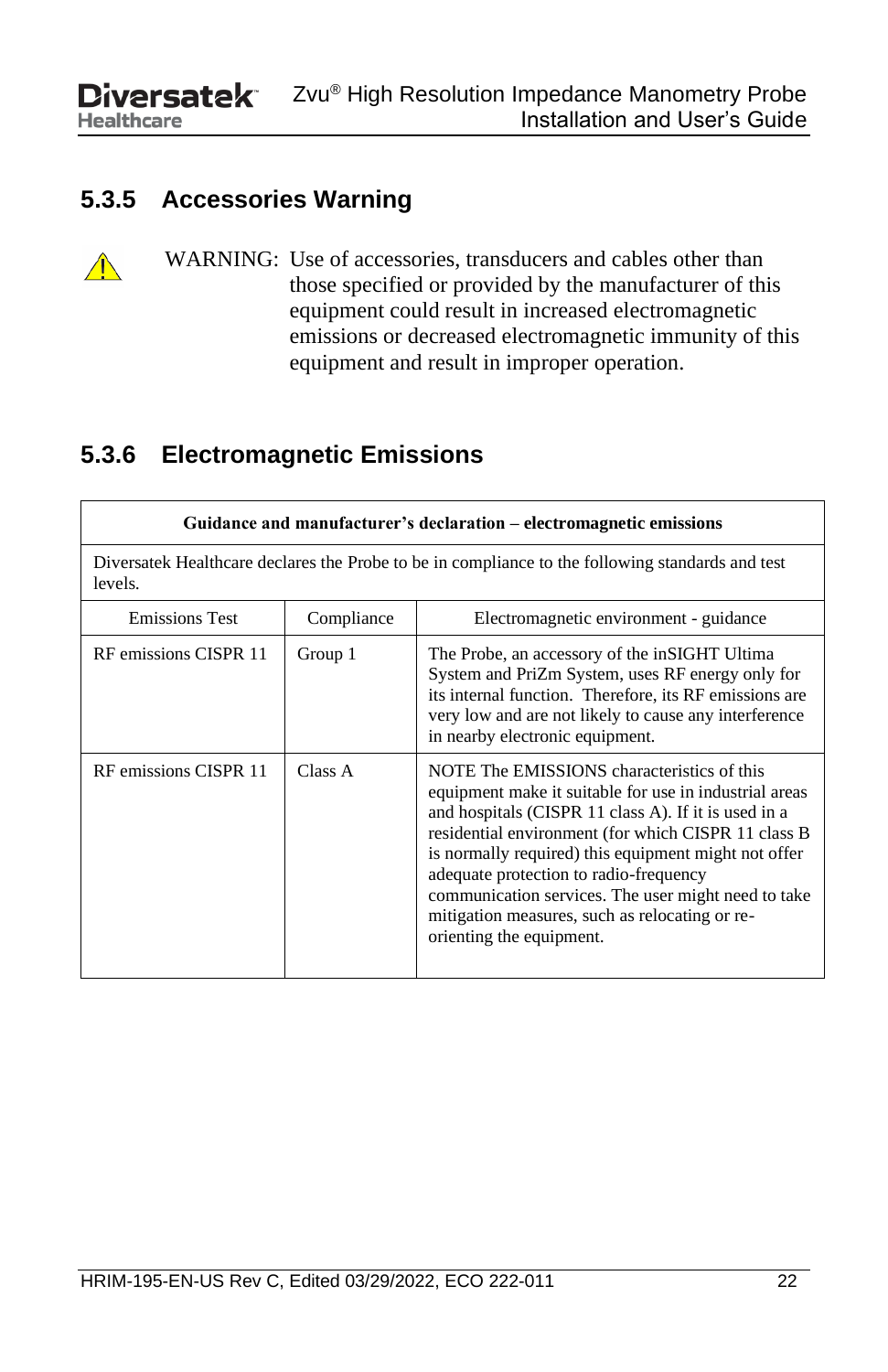# <span id="page-28-0"></span>**5.3.7 Electromagnetic Immunity**

| Guidance and manufacturer's declaration – electromagnetic immunity                                                                                             |                                     |  |  |  |
|----------------------------------------------------------------------------------------------------------------------------------------------------------------|-------------------------------------|--|--|--|
| Diversatek Healthcare declares the High Resolution Manometry Probe to be in compliance for<br>electromagnetic immunity to the following tests and test levels. |                                     |  |  |  |
| IEC 60601 test level<br>Immunity test                                                                                                                          |                                     |  |  |  |
| Electrostatic discharge (ESD)                                                                                                                                  | $\pm$ 8 kV contact, HCP and VCP     |  |  |  |
| IEC 61000-4-2                                                                                                                                                  | $\pm$ 2 kV, $\pm$ 4 kV,             |  |  |  |
|                                                                                                                                                                | $\pm$ 8 kV, $\pm$ 15 kV air         |  |  |  |
| Power frequency (50/60 Hz) magnetic field                                                                                                                      | 50 and 60 Hz, 30A/m,                |  |  |  |
| IEC 61000-4-8                                                                                                                                                  | x, y, and z-axes                    |  |  |  |
| Conducted RF                                                                                                                                                   | 3 Vrms                              |  |  |  |
| IEC 61000-4-6                                                                                                                                                  | $150$ kHz to $80$ MHz               |  |  |  |
|                                                                                                                                                                | 6 Vrms in ISM bands between 150 kHz |  |  |  |
|                                                                                                                                                                | and 80 MHz                          |  |  |  |
|                                                                                                                                                                | 80% AM at 1kHz                      |  |  |  |
| Radiated RF                                                                                                                                                    | 3 V/m                               |  |  |  |
| IEC 61000-4-3                                                                                                                                                  | 80 MHz to 2.7 GHz                   |  |  |  |
|                                                                                                                                                                | 80% AM at 1kHz                      |  |  |  |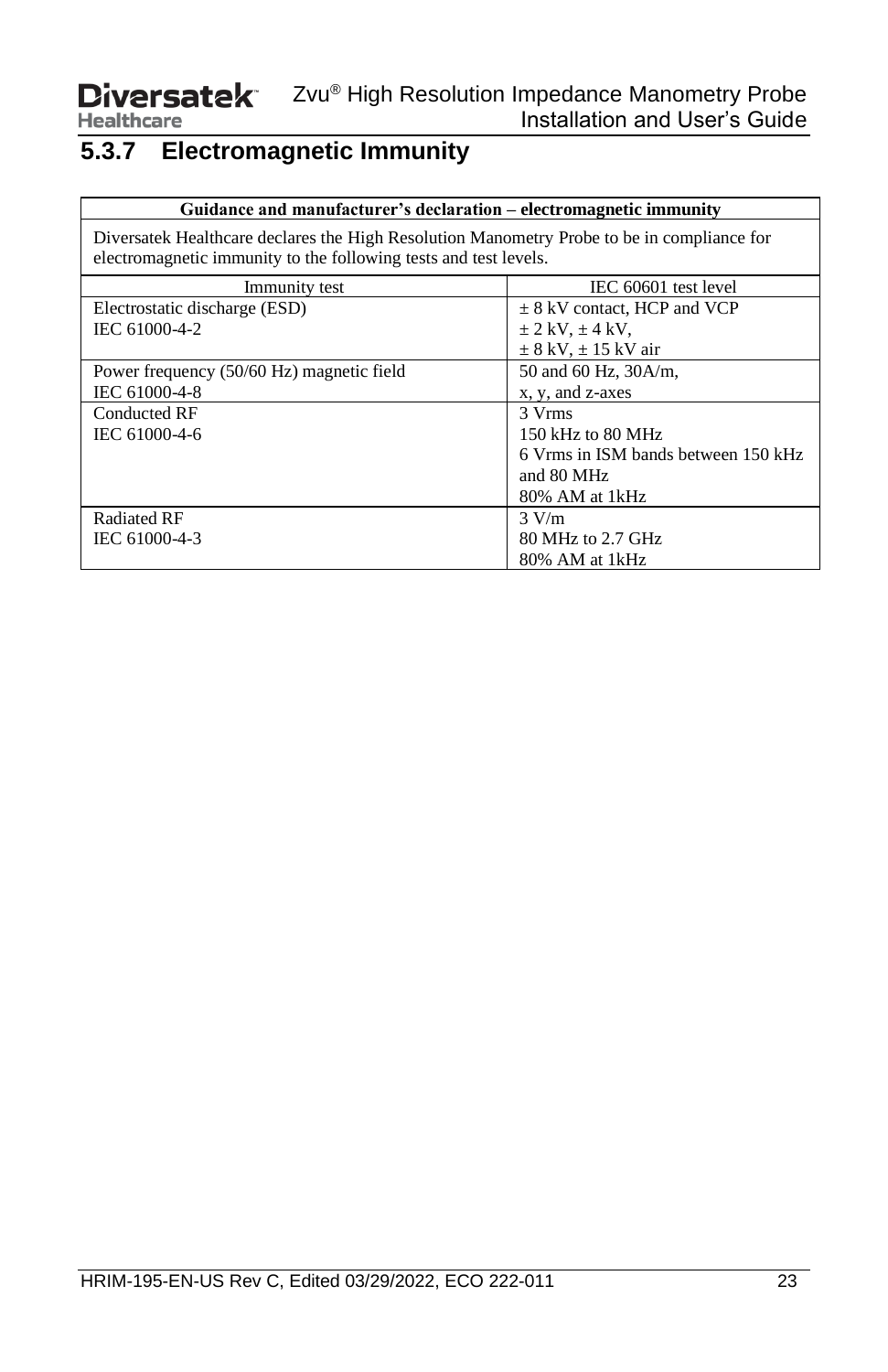**Healthcare** 

**Guidance and manufacturer's declaration – electromagnetic immunity to proximity fields from RF wireless communications equipment**

Diversatek Healthcare declares the Probe to be in compliance for electromagnetic immunity to proximity fields from RF wireless communications equipment to the following test levels.

WARNING: Portable RF communications equipment (including peripherals such as antenna cables and external antennas) should be used no closer than 30 cm (12 inches) to any part of the Probe, including cables specified by the manufacturer. Otherwise, degradation of the performance of this equipment could result.

| Test<br>frequency<br>(MHz) | Band (MHz) | Service                                                                                               | Modulation                              | Maximum<br>Power<br>(W) | Distance<br>(m) | Immunity<br><b>Test Level</b><br>(V/m) |
|----------------------------|------------|-------------------------------------------------------------------------------------------------------|-----------------------------------------|-------------------------|-----------------|----------------------------------------|
| 385                        | 380-390    | <b>TETRA</b><br>400                                                                                   | Pulse<br>modulation<br>18 Hz            | 1.8                     | 0.3             | 27                                     |
| 450                        | 460-470    | <b>GMRS</b><br>460,<br><b>FRS 460</b>                                                                 | $FM +/-5 kHz$<br>deviation<br>1kHz sine | $\overline{2}$          | 0.3             | 28                                     |
| 710<br>745<br>780          | 704-787    | LTE Band<br>13, 17                                                                                    | Pulse<br>modulation<br>217 Hz           | $\overline{2}$          | 0.3             | 28                                     |
| 810<br>870<br>930          | 800-960    | <b>GSM</b><br>800/900,<br><b>TETRA</b><br>800,<br>iDEN 820,<br><b>CDMA</b><br>850,<br>LTE Band<br>5   | Pulse<br>modulation<br>18 Hz            | $\overline{2}$          | 0.3             | 28                                     |
| 1720<br>1845<br>1970       | 1700-1990  | GSM 1800;<br><b>CDMA</b><br>1900:<br>GSM 1900;<br>DECT:<br>LTE Band<br>1, 3,<br>4, 25;<br><b>UMTS</b> | Pulse<br>modulation<br>217 Hz           | $\overline{2}$          | 0.3             | 28                                     |
| 2450                       | 2400-2570  | Bluetooth,<br>WLAN,<br>802.11<br>$b/g/n$ ,<br><b>RFID</b><br>2450.<br><b>LTE Band</b><br>7            | Pulse<br>modulation<br>217 Hz           | $\overline{2}$          | 0.3             | 28                                     |
| 5240<br>5500<br>5785       | 5100-5800  | <b>WLAN</b><br>802.11<br>a/n                                                                          | Pulse<br>modulation<br>217 Hz           | 0.2                     | 0.3             | 9                                      |